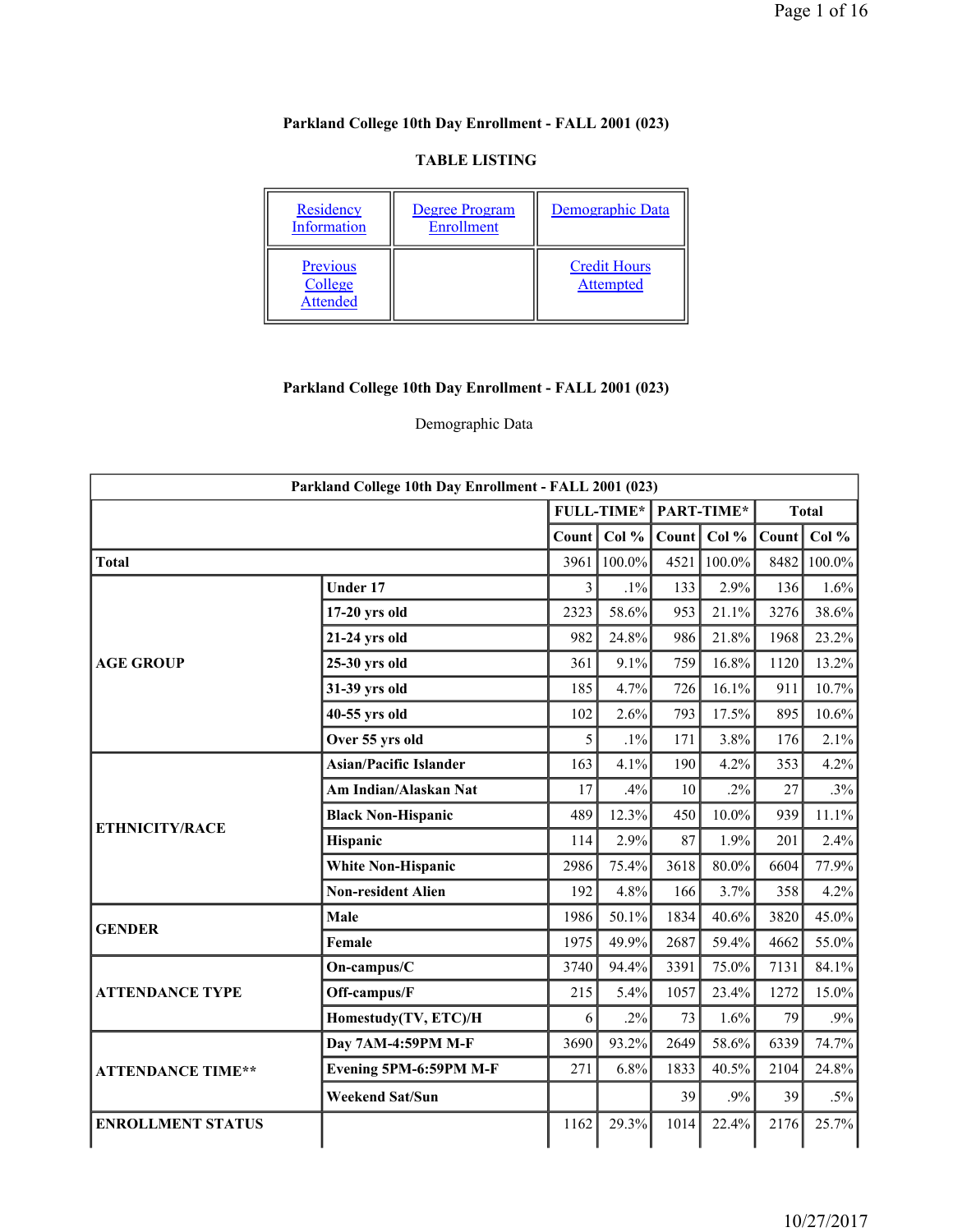|                             | 1st time in college level coursewk<br>(incl summer)       |                |         |      |           |      |        |
|-----------------------------|-----------------------------------------------------------|----------------|---------|------|-----------|------|--------|
|                             | New pre-college student                                   | 280            | 7.1%    | 126  | 2.8%      | 406  | 4.8%   |
|                             | <b>Transfer student</b>                                   | 241            | 6.1%    | 377  | 8.3%      | 618  | 7.3%   |
|                             | New gen studies/voc skills student                        |                |         | 54   | 1.2%      | 54   | $.6\%$ |
|                             | <b>Continuing student</b>                                 | 1822           | 46.0%   | 1754 | 38.8%     | 3576 | 42.2%  |
|                             | Moved to college-level from<br>precol/gen stud/voc skills | 145            | 3.7%    | 141  | 3.1%      | 286  | 3.4%   |
|                             | <b>Returning student</b>                                  | 311            | 7.9%    | 1055 | 23.3%     | 1366 | 16.1%  |
|                             | Freshman                                                  | 2282           | 57.6%   | 2138 | 47.3%     | 4420 | 52.1%  |
| <b>STUDENT LEVEL</b>        | Sophomore                                                 | 1237           | 31.2%   | 1336 | 29.6%     | 2573 | 30.3%  |
|                             | <b>HS</b> student enrollee                                |                |         | 17   | .4%       | 17   | .2%    |
|                             | Unclassified/other                                        | 442            | 11.2%   | 1030 | 22.8%     | 1472 | 17.4%  |
|                             | In-district                                               | 2777           | 70.1%   | 3764 | 83.3%     | 6541 | 77.1%  |
| <b>RESIDENCY</b>            | Out-of-district                                           | 934            | 23.6%   | 556  | 12.3%     | 1490 | 17.6%  |
|                             | Out-of-stat                                               | 54             | 1.4%    | 46   | 1.0%      | 100  | 1.2%   |
|                             | <b>Foreign Country</b>                                    | 196            | 4.9%    | 155  | 3.4%      | 351  | 4.1%   |
|                             | Prepare for transfer                                      | 1488           | 37.6%   | 808  | 17.9%     | 2296 | 27.1%  |
|                             | Improve skills for present job                            | 39             | 1.0%    | 267  | 5.9%      | 306  | 3.6%   |
| <b>STUDENT INTENT</b>       | Prepare for job immediately after<br>com college          | 603            | 15.2%   | 861  | 19.0%     | 1464 | 17.3%  |
|                             | Prepare for GED/improve basic ac<br>skills                | 6              | $.2\%$  | 21   | $.5\%$    | 27   | .3%    |
|                             | Personal interest - not career<br>oriented                | 39             | $1.0\%$ | 289  | 6.4%      | 328  | 3.9%   |
|                             | Other or unknown                                          | 1786           | 45.1%   | 2275 | 50.3%     | 4061 | 47.9%  |
|                             | Complete one or several courses                           | 416            | 10.5%   | 2382 | 52.7%     | 2798 | 33.0%  |
| <b>ENROLLMENT OBJECTIVE</b> | <b>Complete a Certificate</b>                             | 159            | 4.0%    | 234  | 5.2%      | 393  | 4.6%   |
|                             | <b>Complete Assoc degree</b>                              | 3386           | 85.5%   | 1905 | 42.1%     | 5291 | 62.4%  |
| <b>TRANSFER PLANS</b>       | <b>NOT planning transfer</b>                              | 2260           | 57.1%   | 3397 | 75.1%     | 5657 | 66.7%  |
|                             | <b>YES, planning transfer</b>                             | 1701           | 42.9%   | 1124 | 24.9%     | 2825 | 33.3%  |
| <b>JTPA</b>                 | All other                                                 | 3961           | 100.0%  | 4521 | $100.0\%$ | 8482 | 100.0% |
| <b>HIGHEST DEG EARNED</b>   | <b>Assoc Deg/A</b>                                        | 41             | 1.0%    | 228  | 5.0%      | 269  | 3.2%   |
|                             | <b>Bachelor Deg/B</b>                                     | 77             | 1.9%    | 417  | 9.2%      | 494  | 5.8%   |
|                             | Certificate/C                                             | 27             | .7%     | 86   | 1.9%      | 113  | 1.3%   |
|                             | Doctoral/D                                                | $\overline{c}$ | $.1\%$  | 23   | $.5\%$    | 25   | .3%    |
|                             | GED/G                                                     | 109            | 2.8%    | 142  | 3.1%      | 251  | 3.0%   |
|                             | <b>High School Dip/H</b>                                  | 3370           | 85.1%   | 2594 | 57.4%     | 5964 | 70.3%  |
|                             | <b>Master Deg/M</b>                                       | 14             | .4%     | 152  | 3.4%      | 166  | 2.0%   |
|                             | None/N                                                    | 34             | .9%     | 152  | 3.4%      | 186  | 2.2%   |
|                             | Other/O                                                   | 69             | 1.7%    | 86   | 1.9%      | 155  | 1.8%   |
|                             | First Prof (Dental, Law,etc)/P                            |                |         | 5    | $.1\%$    | 5    | $.1\%$ |
|                             |                                                           | 22             | $.6\%$  | 9    | $.2\%$    | 31   | .4%    |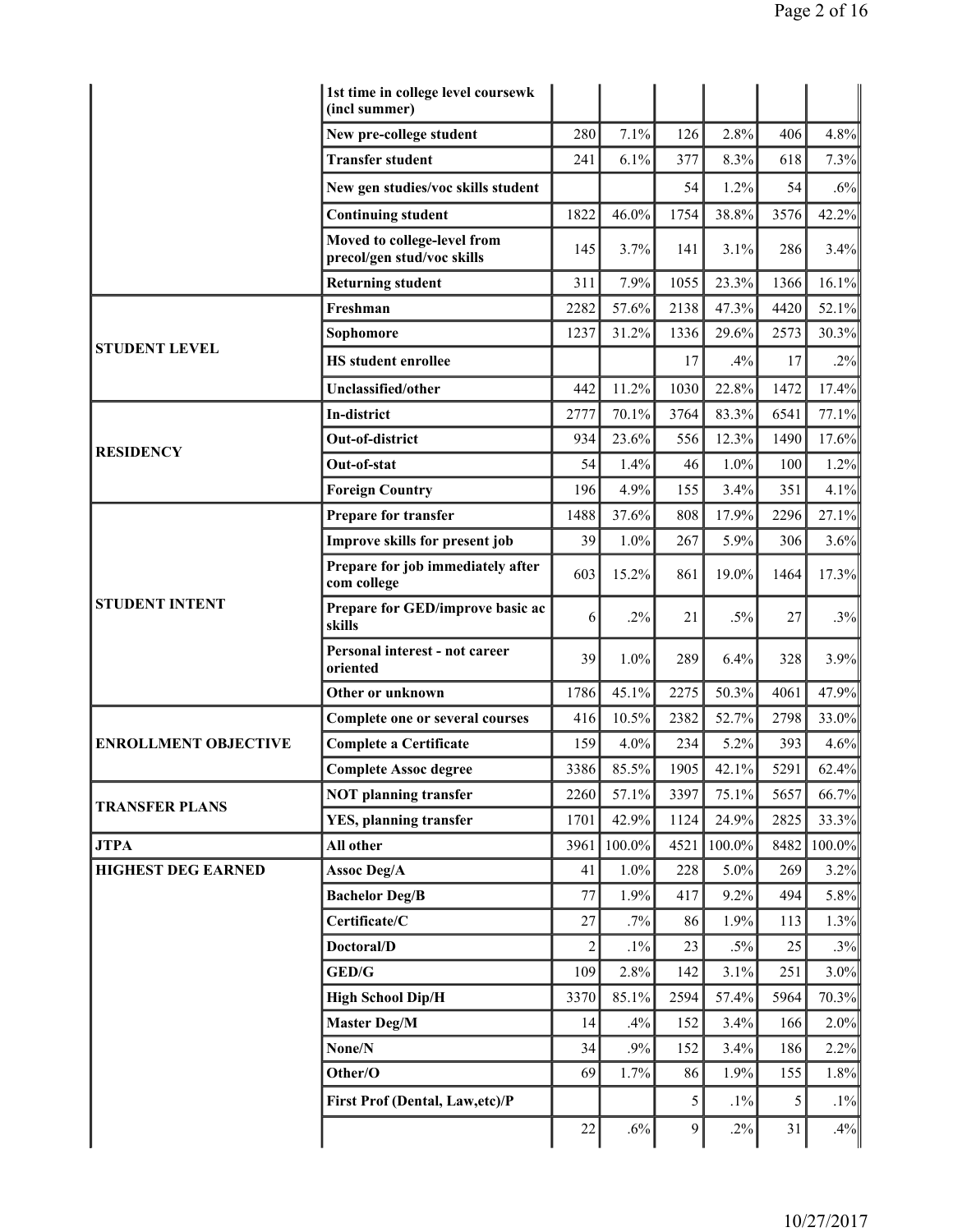|                                                                                                                                                                                                                           | Passed one college-level course but<br>did not graduate/S |                   |           |      |           |     |             |
|---------------------------------------------------------------------------------------------------------------------------------------------------------------------------------------------------------------------------|-----------------------------------------------------------|-------------------|-----------|------|-----------|-----|-------------|
| Unknown/U                                                                                                                                                                                                                 |                                                           | 196               | $4.9\%$   | 627  | 13.9%     | 823 | 9.7%        |
| <b>Total</b>                                                                                                                                                                                                              |                                                           | 3961 <sup>1</sup> | $100.0\%$ | 4521 | $100.0\%$ |     | 8482 100.0% |
| <sup>*</sup> Full-time: 12 or more credit hours<br>Part-time: Under 12 credit hours                                                                                                                                       |                                                           |                   |           |      |           |     |             |
| <sup>**</sup> Time of Attendance accounts for majority of student's course enrollment.<br>Source: p:\data\iccb\e1\e1023.dat; Computing Services<br>Prepared by the Office of Institutional Research/Evaluation; 09 Oct 01 |                                                           |                   |           |      |           |     |             |

| Parkland College 10th Day Enrollment - FALL 2001 (023)                                                                                                                                                                                                                                    |                                  |       |                   |       |               |              |         |  |  |  |
|-------------------------------------------------------------------------------------------------------------------------------------------------------------------------------------------------------------------------------------------------------------------------------------------|----------------------------------|-------|-------------------|-------|---------------|--------------|---------|--|--|--|
|                                                                                                                                                                                                                                                                                           |                                  |       | <b>FULL-TIME*</b> |       | PART-TIME*    | <b>Total</b> |         |  |  |  |
|                                                                                                                                                                                                                                                                                           |                                  | Count | Col %             | Count | Col % $\vert$ | Count        | Col $%$ |  |  |  |
| <b>Total</b>                                                                                                                                                                                                                                                                              |                                  | 3961  | $100.0\%$         | 4521  | 100.0%        | 8482         | 100.0%  |  |  |  |
| <b>ATHLETIC AID</b>                                                                                                                                                                                                                                                                       | <b>No Financial Assistance</b>   | 3834  | $96.8\%$          | 4518  | 99.9%         | 8352         | 98.5%   |  |  |  |
|                                                                                                                                                                                                                                                                                           | <b>Scholarship Athlete</b>       | 127   | $3.2\%$           | 3     | $.1\%$        | 130          | 1.5%    |  |  |  |
|                                                                                                                                                                                                                                                                                           | <b>Not a Scholarship Athlete</b> | 3834  | 96.8%             | 4518  | 99.9%         | 8352         | 98.5%   |  |  |  |
|                                                                                                                                                                                                                                                                                           | <b>Basketball</b>                | 30    | $.8\%$            | 1     | $.0\%$        | 31           | .4%     |  |  |  |
| <b>SPORT W/ATHLETIC AID</b>                                                                                                                                                                                                                                                               | <b>Baseball</b> (not soft)       | 32    | $.8\%$            |       |               | 32           | .4%     |  |  |  |
|                                                                                                                                                                                                                                                                                           | Track & X-C                      | 8     | $.2\%$            | 1     | $.0\%$        | 9            | $.1\%$  |  |  |  |
|                                                                                                                                                                                                                                                                                           | All other sports                 | 57    | 1.4%              |       | $.0\%$        | 58           | $.7\%$  |  |  |  |
| <b>Total</b>                                                                                                                                                                                                                                                                              |                                  | 3961  | 100.0%            | 4521  | 100.0%        | 8482         | 100.0%  |  |  |  |
| * Full-time: 12 or more credit hours<br>Part-time: Under 12 credit hours<br>**Time of Attendance accounts for majority of student's course enrollment.<br>Source: p:\data\iccb\e1\e1023.dat; Computing Services<br>Prepared by the Office of Institutional Research/Evaluation; 05 Oct 01 |                                  |       |                   |       |               |              |         |  |  |  |

## Return to Table List

#### **Parkland College 10th Day Enrollment - FALL 2001 (023)**

Residency Data

|                     | Parkland College 10th Day Enrollment - FALL 2001 (023) |              |                              |   |                                       |             |        |  |  |  |  |  |
|---------------------|--------------------------------------------------------|--------------|------------------------------|---|---------------------------------------|-------------|--------|--|--|--|--|--|
|                     |                                                        |              | <b>FULL-TIME* PART-TIME*</b> |   |                                       | Total       |        |  |  |  |  |  |
|                     |                                                        | <b>Count</b> |                              |   | Col %   Count   Col %   Count   Col % |             |        |  |  |  |  |  |
| <b>Total</b>        |                                                        | 3961         | $100.0\%$                    |   | $4521$   100.0%                       | 8482 100.0% |        |  |  |  |  |  |
| <b>COUNTY</b> Adams |                                                        |              | $.1\%$                       | 2 | $.0\%$                                | 4           | $.0\%$ |  |  |  |  |  |
|                     | Alexander                                              |              |                              |   | $.0\%$                                |             | $.0\%$ |  |  |  |  |  |
|                     | <b>Bond</b>                                            |              | $.0\%$                       |   |                                       |             | $.0\%$ |  |  |  |  |  |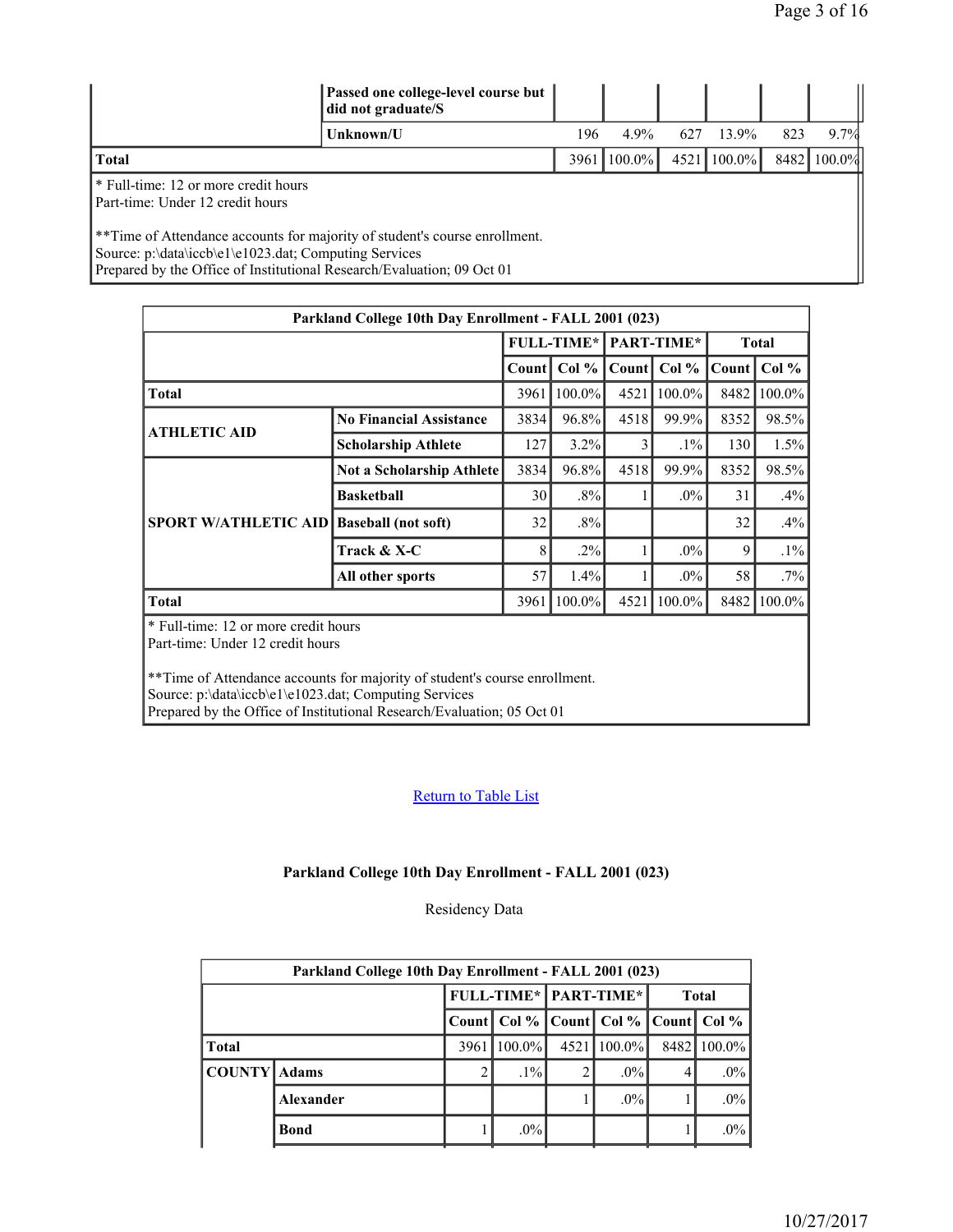| <b>Boone</b>      | $\overline{2}$          | $.1\%$ | $\overline{4}$          | $.1\%$ | 6              | $.1\%$ |
|-------------------|-------------------------|--------|-------------------------|--------|----------------|--------|
| <b>Bureau</b>     | 13                      | .3%    | $\overline{3}$          | $.1\%$ | 16             | $.2\%$ |
| Calhoun           | $\overline{3}$          | $.1\%$ | $\overline{3}$          | $.1\%$ | 6              | $.1\%$ |
| Carroll           | $\overline{2}$          | $.1\%$ |                         |        | $\overline{2}$ | $.0\%$ |
| Cass              | 1                       | $.0\%$ |                         |        | 1              | $.0\%$ |
| Champaign         | 2029                    | 51.2%  | 2996                    | 66.3%  | 5025           | 59.2%  |
| Christian         | 3                       | $.1\%$ | 4                       | $.1\%$ | 7              | $.1\%$ |
| <b>Clark</b>      | $\overline{3}$          | $.1\%$ | 8                       | $.2\%$ | 11             | $.1\%$ |
| Clay              | $\overline{2}$          | $.1\%$ |                         |        | $\overline{2}$ | $.0\%$ |
| <b>Clinton</b>    | 5                       | $.1\%$ | $\overline{c}$          | $.0\%$ | 7              | $.1\%$ |
| <b>Coles</b>      | 16                      | .4%    | 16                      | .4%    | 32             | .4%    |
| Cook              | 265                     | 6.7%   | 167                     | 3.7%   | 432            | 5.1%   |
| Crawford          | 3                       | $.1\%$ | 1                       | $.0\%$ | 4              | $.0\%$ |
| Cumberland        | $\overline{2}$          | $.1\%$ | 5                       | $.1\%$ | $\overline{7}$ | $.1\%$ |
| De Kalb           | 8                       | $.2\%$ | 5                       | $.1\%$ | 13             | $.2\%$ |
| De Witt           | 49                      | 1.2%   | 41                      | .9%    | 90             | 1.1%   |
| <b>Douglas</b>    | 194                     | 4.9%   | 140                     | 3.1%   | 334            | 3.9%   |
| Du Page           | 41                      | 1.0%   | 34                      | $.8\%$ | 75             | $.9\%$ |
| <b>Edgar</b>      | 15                      | .4%    | 7                       | $.2\%$ | 22             | .3%    |
| <b>Edwards</b>    | 5                       | $.1\%$ | $\overline{c}$          | $.0\%$ | 7              | $.1\%$ |
| Effingham         | 25                      | .6%    | $\overline{\mathbf{3}}$ | $.1\%$ | 28             | .3%    |
| Fayette           | $\overline{3}$          | $.1\%$ | $\overline{3}$          | $.1\%$ | 6              | $.1\%$ |
| Ford              | 153                     | 3.9%   | 163                     | 3.6%   | 316            | 3.7%   |
| Franklin          | 1                       | $.0\%$ |                         |        | 1              | $.0\%$ |
| <b>Fulton</b>     | 3                       | $.1\%$ | $\overline{4}$          | $.1\%$ | 7              | $.1\%$ |
| Greene            | 1                       | $.0\%$ |                         |        | 1              | $.0\%$ |
| Grundy            | 5                       | $.1\%$ | $\mathbf{1}$            | $.0\%$ | 6              | $.1\%$ |
| Hancock           | $\overline{3}$          | $.1\%$ | $\overline{4}$          | $.1\%$ | $\overline{7}$ | $.1\%$ |
| <b>Henry</b>      | $\overline{\mathbf{3}}$ | $.1\%$ | $\overline{3}$          | $.1\%$ | 6              | $.1\%$ |
| <b>Iroquois</b>   | 103                     | 2.6%   | 59                      | 1.3%   | 162            | 1.9%   |
| <b>Jackson</b>    | 4                       | $.1\%$ |                         |        | $\overline{4}$ | $.0\%$ |
| <b>Jasper</b>     | $\overline{2}$          | $.1\%$ | $\overline{4}$          | $.1\%$ | 6              | $.1\%$ |
| <b>Jefferson</b>  | 5                       | $.1\%$ | $\overline{\mathbf{3}}$ | $.1\%$ | $\,8\,$        | $.1\%$ |
| <b>Jersey</b>     | $\overline{4}$          | $.1\%$ |                         |        | $\overline{4}$ | $.0\%$ |
| <b>Jo Daviess</b> | $\overline{c}$          | $.1\%$ |                         |        | $\overline{c}$ | $.0\%$ |
| Johnson           | $\mathbf{1}$            | $.0\%$ |                         |        | 1              | $.0\%$ |
| Kane              | 15                      | .4%    | 12                      | .3%    | 27             | .3%    |
| Kankakee          | 22                      | $.6\%$ | $\overline{7}$          | $.2\%$ | 29             | .3%    |
| Kendall           | 6                       | $.2\%$ | $\mathbf{1}$            | $.0\%$ | 7              | $.1\%$ |
| Knox              | 8                       | $.2\%$ | $\overline{c}$          | $.0\%$ | 10             | $.1\%$ |
|                   |                         |        |                         |        |                |        |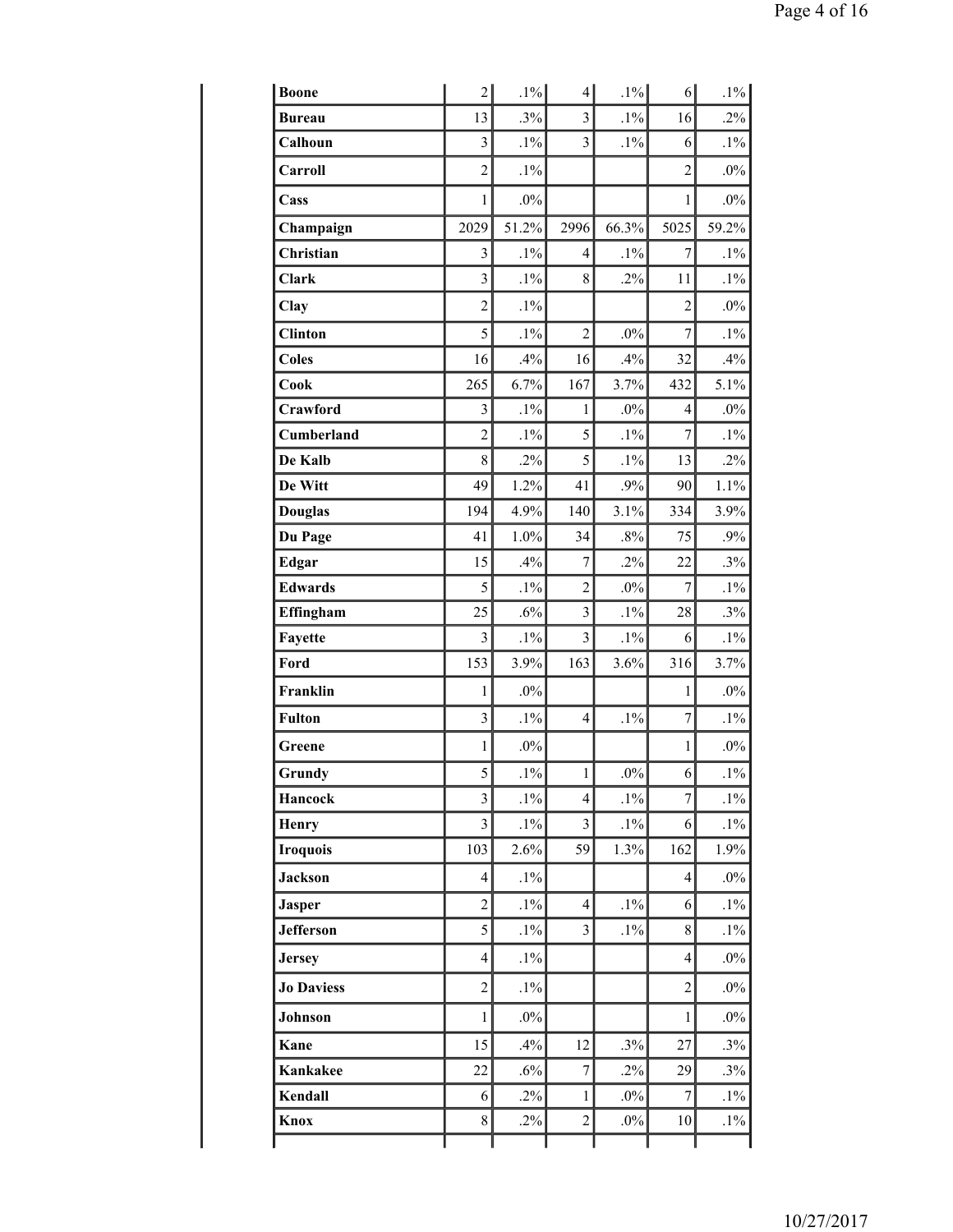| 48                      | 1.2%   | 22                      |        | 70             | $.8\%$ |
|-------------------------|--------|-------------------------|--------|----------------|--------|
| 10                      | .3%    | $\overline{\mathbf{3}}$ | $.1\%$ | 13             | $.2\%$ |
|                         |        | $\overline{c}$          | $.0\%$ | $\overline{c}$ | $.0\%$ |
| $\overline{\mathbf{3}}$ | $.1\%$ | $\overline{2}$          | $.0\%$ | 5              | $.1\%$ |
| 45                      | 1.1%   | 24                      | $.5\%$ | 69             | $.8\%$ |
| 5                       | $.1\%$ | $\overline{\mathbf{3}}$ | $.1\%$ | 8              | $.1\%$ |
|                         |        | $\overline{7}$          | $.2\%$ | 7              | $.1\%$ |
| 9                       | $.2\%$ | 15                      | .3%    | 24             | .3%    |
| 90                      | 2.3%   | 99                      | 2.2%   | 189            | 2.2%   |
| 35                      | .9%    | 18                      | .4%    | 53             | $.6\%$ |
| 6                       | $.2\%$ | $\overline{\mathbf{3}}$ | $.1\%$ | 9              | $.1\%$ |
| $\overline{4}$          | $.1\%$ | 9                       | $.2\%$ | 13             | $.2\%$ |
| $\overline{4}$          | $.1\%$ | $\mathbf{1}$            | $.0\%$ | 5              | $.1\%$ |
| $\overline{2}$          | $.1\%$ |                         |        | $\overline{2}$ | $.0\%$ |
| $\overline{4}$          | $.1\%$ |                         |        | $\overline{4}$ | $.0\%$ |
| 5                       | $.1\%$ |                         |        | 5              | $.1\%$ |
| $\mathbf{1}$            | $.0\%$ | $\mathbf{1}$            | $.0\%$ | $\overline{2}$ | $.0\%$ |
| $\overline{c}$          | $.1\%$ |                         |        | $\overline{2}$ | $.0\%$ |
| $\overline{3}$          | $.1\%$ | $\overline{2}$          | $.0\%$ | 5              | $.1\%$ |
| $\tau$                  | $.2\%$ | $\overline{\mathbf{3}}$ | $.1\%$ | 10             | $.1\%$ |
| $\overline{4}$          | $.1\%$ | $\overline{3}$          | $.1\%$ | 7              | $.1\%$ |
| 3                       | $.1\%$ | $\overline{c}$          | $.0\%$ | 5              | $.1\%$ |
| 14                      | .4%    | $\overline{7}$          | $.2\%$ | 21             | $.2\%$ |
|                         |        | $\mathbf{1}$            | $.0\%$ | 1              | $.0\%$ |
| 153                     | 3.9%   | 217                     | 4.8%   | 370            | 4.4%   |
| $\mathfrak{Z}$          | $.1\%$ | $\mathbf{1}$            | $.0\%$ | 4              | $.0\%$ |
| 1                       | $.0\%$ |                         |        | 1              | $.0\%$ |
| 3                       | $.1\%$ |                         |        | 3              | $.0\%$ |
| $\mathbf{1}$            | $.0\%$ | $\mathbf{1}$            | $.0\%$ | $\overline{c}$ | $.0\%$ |
| $\mathbf{1}$            | $.0\%$ | $\mathbf{1}$            | $.0\%$ | $\overline{c}$ | $.0\%$ |
| 10                      | $.3\%$ | $\overline{3}$          | $.1\%$ | 13             | $.2\%$ |
| 26                      | $.7\%$ | 11                      | $.2\%$ | 37             | .4%    |
|                         |        | $\mathbf{1}$            | $.0\%$ | 1              | $.0\%$ |
| 21                      | $.5\%$ | 14                      | $.3\%$ | 35             | .4%    |
| $\overline{2}$          | $.1\%$ |                         |        | $\overline{2}$ | $.0\%$ |
| 8                       | $.2\%$ | 5                       | $.1\%$ | 13             | $.2\%$ |
| $\overline{3}$          | $.1\%$ | $\mathbf{1}$            | $.0\%$ | $\overline{4}$ | $.0\%$ |
| 5                       | $.1\%$ | $\overline{3}$          | $.1\%$ | 8              | $.1\%$ |
| 12                      | .3%    | 6                       | $.1\%$ | 18             | $.2\%$ |
|                         |        | $\mathbf{1}$            | $.0\%$ | 1              | $.0\%$ |
|                         |        |                         |        |                | $.5\%$ |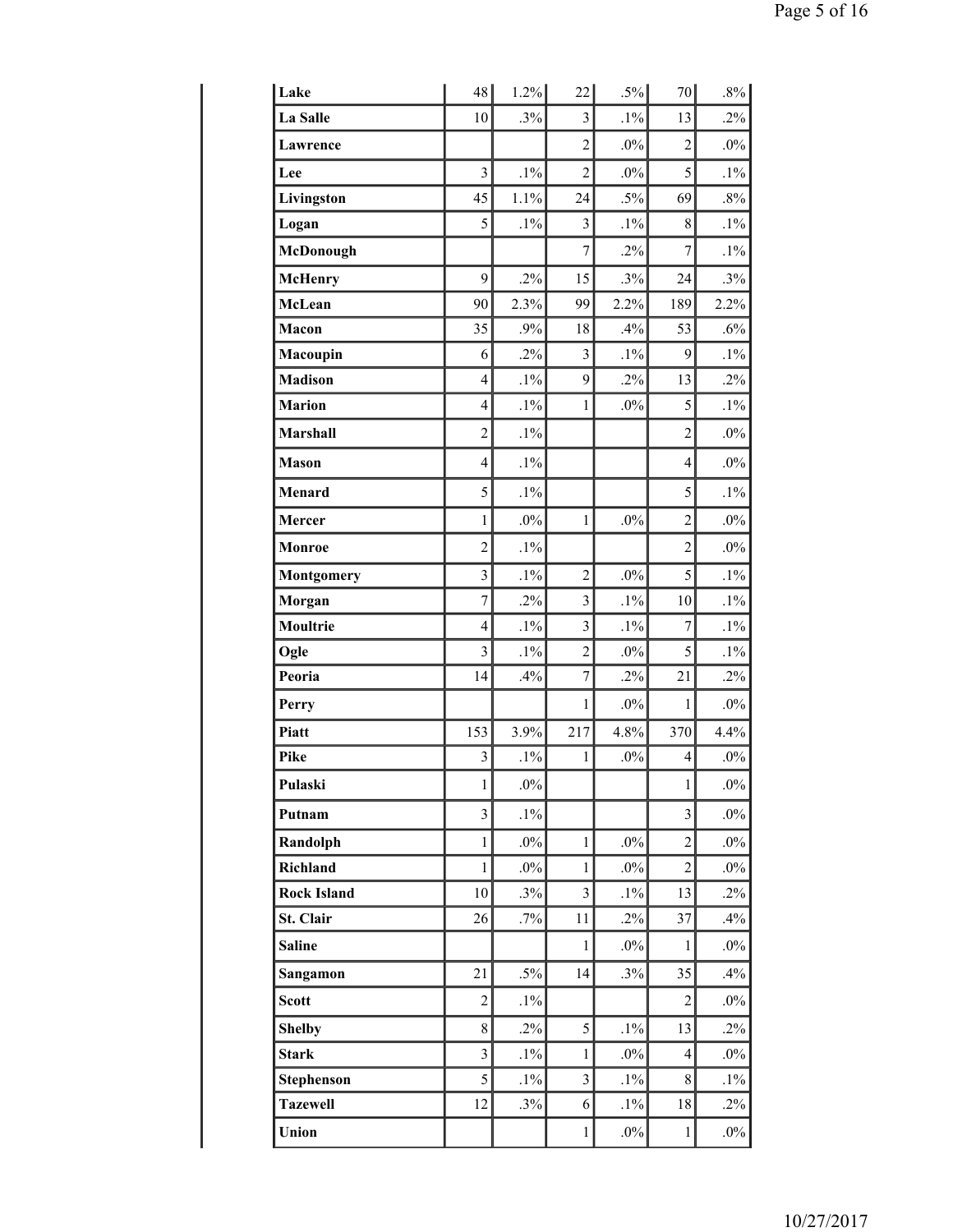|              | Vermilion                                                                | 66             | 1.7%      | 82             | $1.8\%$   | 148            | 1.7%    |
|--------------|--------------------------------------------------------------------------|----------------|-----------|----------------|-----------|----------------|---------|
|              | Wabash                                                                   | $\mathbf{1}$   | $.0\%$    | 1              | $.0\%$    | $\overline{2}$ | $.0\%$  |
|              | Warren                                                                   | $\overline{4}$ | $.1\%$    | $\overline{2}$ | $.0\%$    | 6              | $.1\%$  |
|              | Wayne                                                                    | 2              | $.1\%$    |                |           | $\overline{2}$ | $.0\%$  |
|              | Whiteside                                                                | $\overline{2}$ | $.1\%$    | 4              | $.1\%$    | 6              | $.1\%$  |
|              | Will                                                                     | 32             | $.8\%$    | 17             | $.4\%$    | 49             | $.6\%$  |
|              | Williamson                                                               | 3              | $.1\%$    | 2              | $.0\%$    | 5              | $.1\%$  |
|              | Winnebago                                                                | 11             | $.3\%$    | 10             | $.2\%$    | 21             | $.2\%$  |
|              | Woodford                                                                 | $\overline{4}$ | $.1\%$    |                |           | $\overline{4}$ | $.0\%$  |
|              | Correct/OOState/Foreign                                                  | 250            | $6.3\%$   | 201            | 4.4%      | 451            | $5.3\%$ |
| <b>Total</b> |                                                                          | 3961           | $100.0\%$ | 4521           | $100.0\%$ | 8482           | 100.0%  |
|              | * Full-time: 12 or more credit hours<br>Part-time: Under 12 credit hours |                |           |                |           |                |         |

\*\*Time of Attendance accounts for majority of student's course enrollment. Source: p:\data\iccb\e1\e1023.dat; Computing Services Prepared by the Office of Institutional Research/Evaluation; 05 Oct 01

| Parkland College 10th Day Enrollment - FALL 2001 (023) |                                  |                |                   |                |            |                |              |  |  |  |  |
|--------------------------------------------------------|----------------------------------|----------------|-------------------|----------------|------------|----------------|--------------|--|--|--|--|
|                                                        |                                  |                | <b>FULL-TIME*</b> |                | PART-TIME* |                | <b>Total</b> |  |  |  |  |
|                                                        |                                  | Count          | Col %             | Count          | Col %      | Count          | Col $%$      |  |  |  |  |
| <b>Total</b>                                           |                                  | 934            | 100.0%            | 556            | 100.0%     | 1490           | 100.0%       |  |  |  |  |
| <b>OUT-OF-DISTRICT</b>                                 | Kaskaskia Coll                   | 9              | 1.0%              | 5              | .9%        | 14             | .9%          |  |  |  |  |
|                                                        | <b>Coll of DuPage</b>            | 43             | 4.6%              | 32             | 5.8%       | 75             | $5.0\%$      |  |  |  |  |
|                                                        | <b>Black Hawk Coll</b>           | 13             | 1.4%              | 5              | .9%        | 18             | 1.2%         |  |  |  |  |
|                                                        | <b>Triton Coll</b>               | 18             | 1.9%              | 16             | 2.9%       | 34             | 2.3%         |  |  |  |  |
|                                                        | <b>Sauk Valley Comm Coll</b>     | $\overline{7}$ | $.7\%$            | 9              | 1.6%       | 16             | 1.1%         |  |  |  |  |
|                                                        | <b>Danville Area Comm Coll</b>   | 70             | 7.5%              | 75             | 13.5%      | 145            | 9.7%         |  |  |  |  |
|                                                        | <b>City Coll of Chicago</b>      | 125            | 13.4%             | 60             | 10.8%      | 185            | 12.4%        |  |  |  |  |
|                                                        | <b>Elgin Comm College</b>        | 13             | 1.4%              | 11             | 2.0%       | 24             | 1.6%         |  |  |  |  |
|                                                        | <b>S</b> Surburban Coll          | $\overline{c}$ | $.2\%$            | $\overline{2}$ | .4%        | $\overline{4}$ | .3%          |  |  |  |  |
|                                                        | <b>Rock Valley Coll</b>          | 13             | 1.4%              | 11             | 2.0%       | 24             | 1.6%         |  |  |  |  |
|                                                        | <b>William Rainey Harper Col</b> | 33             | 3.5%              | 36             | 6.5%       | 69             | 4.6%         |  |  |  |  |
|                                                        | <b>Il Valley Comm Coll</b>       | 26             | 2.8%              | $\overline{4}$ | $.7\%$     | 30             | 2.0%         |  |  |  |  |
|                                                        | <b>Il Central Coll</b>           | 31             | 3.3%              | 8              | 1.4%       | 39             | 2.6%         |  |  |  |  |
|                                                        | <b>Prairie State Coll</b>        | 22             | 2.4%              | 6              | 1.1%       | 28             | 1.9%         |  |  |  |  |
|                                                        | <b>Waubonsee Comm Coll</b>       | 22             | 2.4%              | 14             | 2.5%       | 36             | 2.4%         |  |  |  |  |
|                                                        | <b>Lake Land Coll</b>            | 60             | 6.4%              | 37             | 6.7%       | 97             | 6.5%         |  |  |  |  |
|                                                        | <b>Carl Sandburg Coll</b>        | 24             | 2.6%              | 16             | 2.9%       | 40             | 2.7%         |  |  |  |  |
|                                                        | <b>Highland Coomm Coll</b>       | 8              | .9%               | $\overline{4}$ | .7%        | 12             | $.8\%$       |  |  |  |  |
|                                                        | <b>Kankakee Comm Coll</b>        | 64             | 6.9%              | 17             | 3.1%       | 81             | 5.4%         |  |  |  |  |
|                                                        | <b>Rend Lake Coll</b>            | 5              | $.5\%$            | $\overline{2}$ | .4%        | 7              | $.5\%$       |  |  |  |  |
|                                                        | <b>Belleville Area Coll</b>      | 8              | .9%               | 10             | 1.8%       | 18             | 1.2%         |  |  |  |  |
|                                                        |                                  |                |                   |                |            |                |              |  |  |  |  |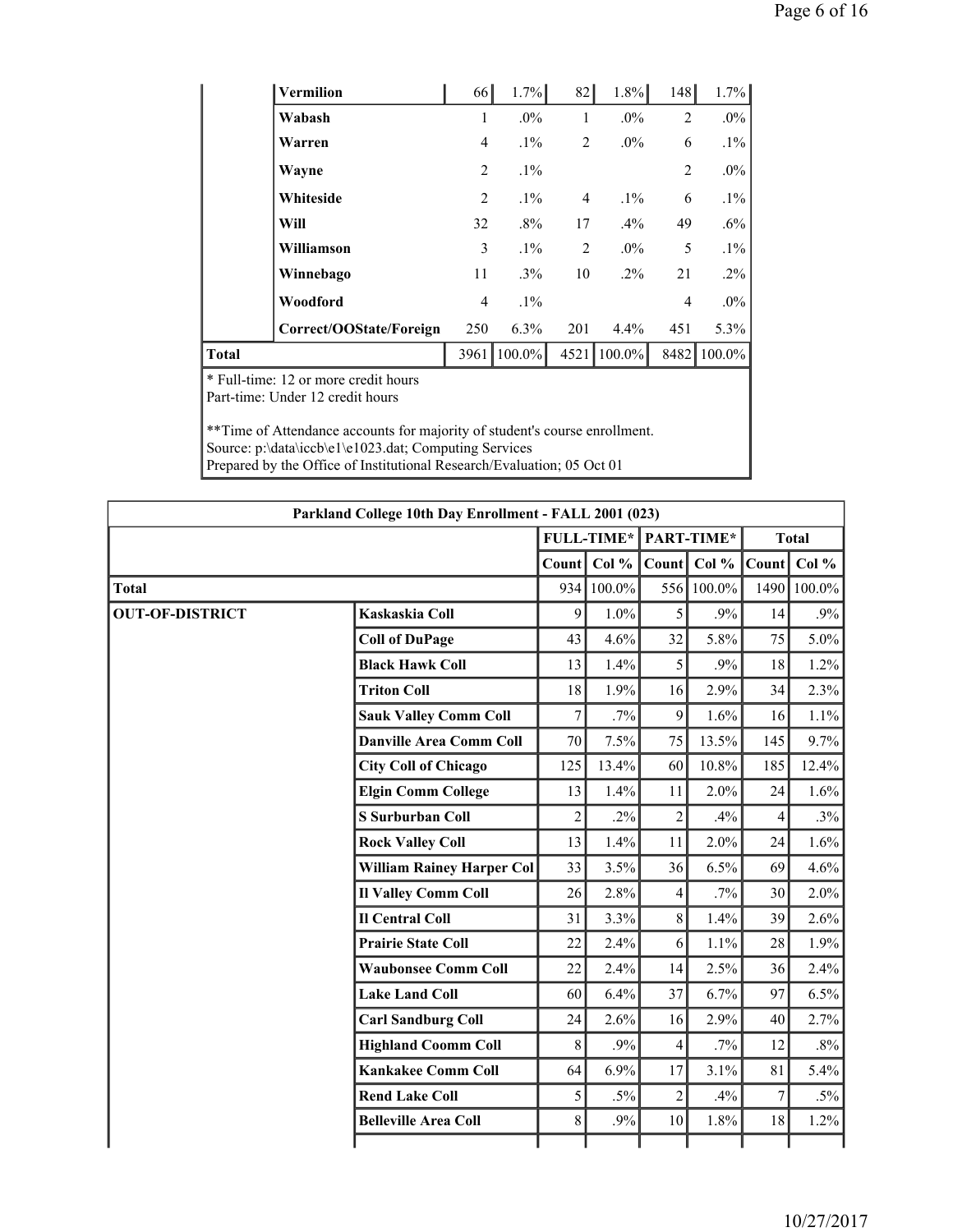|                                                           | <b>Kishwaukee Coll</b>             | $\overline{2}$ | .2%    | 3 <sup>1</sup> | $.5\%$ | $\vert$        | .3%    |
|-----------------------------------------------------------|------------------------------------|----------------|--------|----------------|--------|----------------|--------|
|                                                           | <b>Moraine Valley Comm Coll</b>    | 8              | .9%    | 12             | 2.2%   | 20             | 1.3%   |
|                                                           | <b>Joliet Junior Coll</b>          | 34             | 3.6%   | 16             | 2.9%   | 50             | 3.4%   |
|                                                           | <b>Lincoln Land Comm Coll</b>      | 42             | 4.5%   | 21             | 3.8%   | 63             | 4.2%   |
|                                                           | <b>Morton College</b>              | $\overline{2}$ | $.2\%$ | $\overline{2}$ | .4%    | $\overline{4}$ | .3%    |
|                                                           | <b>McHenry County Coll</b>         | 8              | .9%    | $\tau$         | 1.3%   | 15             | 1.0%   |
|                                                           | <b>Il Eastern Comm Coll</b>        | 15             | 1.6%   | 11             | 2.0%   | 26             | 1.7%   |
|                                                           | <b>John A Logan Coll</b>           | 7              | $.7\%$ | $\mathbf{1}$   | $.2\%$ | 8              | $.5\%$ |
|                                                           | <b>Shawnee Comm Coll</b>           | $\overline{c}$ | $.2\%$ | $\overline{2}$ | .4%    | 4              | $.3\%$ |
|                                                           | <b>Coll of Lake County</b>         | 41             | 4.4%   | 13             | 2.3%   | 54             | 3.6%   |
|                                                           | <b>Southeastern II Coll</b>        |                |        | 1              | $.2\%$ | $\mathbf{1}$   | $.1\%$ |
|                                                           | <b>Spoon River Coll</b>            | 3              | .3%    | 6              | 1.1%   | 9              | $.6\%$ |
|                                                           | <b>Oakton College</b>              | 28             | 3.0%   | 16             | 2.9%   | 44             | 3.0%   |
|                                                           | <b>Lewis &amp; Clark Comm Coll</b> | 11             | 1.2%   | 6              | 1.1%   | 17             | 1.1%   |
|                                                           | <b>Richland Comm Coll</b>          | 51             | 5.5%   | 22             | 4.0%   | 73             | 4.9%   |
|                                                           | <b>John Wood Comm Coll</b>         | 6              | .6%    | 3              | $.5\%$ | 9              | $.6\%$ |
|                                                           | <b>Heartland Comm Coll</b>         | 55             | 5.9%   | 33             | 5.9%   | $88\,$         | 5.9%   |
|                                                           | <b>State Comm Coll</b>             | 3              | .3%    | $\mathbf{1}$   | $.2\%$ | $\overline{4}$ | $.3\%$ |
|                                                           | Not shared/not chargeback          | 3855           | 97.3%  | 4185           | 92.6%  | 8040           | 94.8%  |
| <b>DIST INSTRUCT ARRANGEMENT Shared from another coll</b> |                                    | 5              | $.1\%$ | 309            | 6.8%   | 314            | 3.7%   |
|                                                           | Chargeback                         | 101            | 2.5%   | 27             | $.6\%$ | 128            | 1.5%   |
| <b>Total</b>                                              |                                    | 3961           | 100.0% | 4521           | 100.0% | 8482           | 100.0% |

\* Full-time: 12 or more credit hours Part-time: Under 12 credit hours

\*\*Time of Attendance accounts for majority of student's course enrollment. Source: p:\data\iccb\e1\e1023.dat; Computing Services Prepared by the Office of Institutional Research/Evaluation; 05 Oct 01

|              | Parkland College 10th Day Enrollment - FALL 2001 (023) |                |                   |                |            |                |              |  |  |  |  |  |  |
|--------------|--------------------------------------------------------|----------------|-------------------|----------------|------------|----------------|--------------|--|--|--|--|--|--|
|              |                                                        |                | <b>FULL-TIME*</b> |                | PART-TIME* |                | <b>Total</b> |  |  |  |  |  |  |
|              |                                                        | Count          | Col %             | Count          | Col %      | Count          | Col %        |  |  |  |  |  |  |
| Total        |                                                        | 3961           | 100.0%            | 4521           | 100.0%     | 8482           | 100.0%       |  |  |  |  |  |  |
| <b>STATE</b> | <b>Not Reported</b>                                    | 4              | $.1\%$            | 9              | $.2\%$     | 13             | $.2\%$       |  |  |  |  |  |  |
|              | Arizona                                                | 1              | $.0\%$            |                |            |                | $.0\%$       |  |  |  |  |  |  |
|              | <b>Arkansas</b>                                        |                |                   | 1              | $.0\%$     | 1              | $.0\%$       |  |  |  |  |  |  |
|              | California                                             | 1              | $.0\%$            | 1              | $.0\%$     | $\overline{2}$ | $.0\%$       |  |  |  |  |  |  |
|              | Colorado                                               |                |                   | $\overline{2}$ | $.0\%$     | $\overline{2}$ | $.0\%$       |  |  |  |  |  |  |
|              | <b>Delaware</b>                                        | 1              | $.0\%$            |                |            |                | $.0\%$       |  |  |  |  |  |  |
|              | <b>District of Columbia</b>                            | 1              | $.0\%$            |                |            |                | $.0\%$       |  |  |  |  |  |  |
|              | Florida                                                |                | $.0\%$            | 6              | $.1\%$     | 7              | $.1\%$       |  |  |  |  |  |  |
|              | Georgia                                                | $\overline{2}$ | $.1\%$            |                |            | $\overline{c}$ | $.0\%$       |  |  |  |  |  |  |
|              |                                                        |                |                   |                |            |                |              |  |  |  |  |  |  |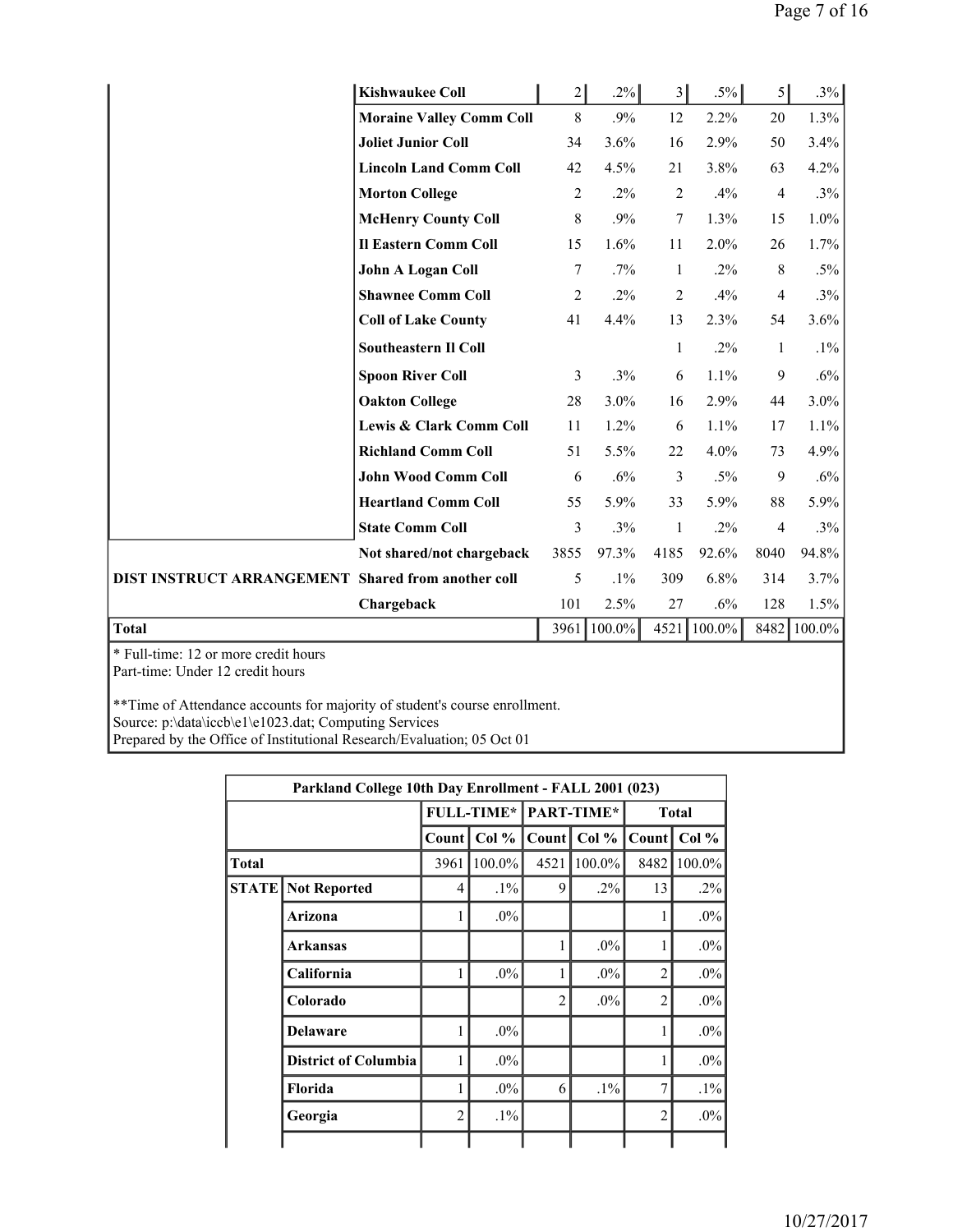| Hawaii                                                                   |                |        | $1\vert$       | $.0\%$ | 1              | $.0\%$ |
|--------------------------------------------------------------------------|----------------|--------|----------------|--------|----------------|--------|
| <b>Illinois</b>                                                          | 3711           | 93.7%  | 4320           | 95.6%  | 8031           | 94.7%  |
| Indiana                                                                  | 24             | .6%    | $\overline{4}$ | $.1\%$ | 28             | .3%    |
| Iowa                                                                     | $\mathbf{1}$   | $.0\%$ | $\mathbf{1}$   | $.0\%$ | $\overline{2}$ | $.0\%$ |
| <b>Kentucky</b>                                                          |                |        | $\mathbf{1}$   | $.0\%$ | $\mathbf{1}$   | $.0\%$ |
| Maryland                                                                 | $\mathbf{1}$   | $.0\%$ | $\overline{c}$ | $.0\%$ | 3              | $.0\%$ |
| Michigan                                                                 | 3              | $.1\%$ |                |        | 3              | $.0\%$ |
| Mississippi                                                              |                |        | $\mathbf{1}$   | $.0\%$ | $\mathbf{1}$   | $.0\%$ |
| Missouri                                                                 | $\mathbf{1}$   | $.0\%$ | 3              | $.1\%$ | $\overline{4}$ | $.0\%$ |
| <b>New Jersey</b>                                                        |                |        | 5              | $.1\%$ | 5              | $.1\%$ |
| <b>New York</b>                                                          | $\mathbf{1}$   | $.0\%$ | $\mathbf{1}$   | $.0\%$ | $\overline{2}$ | $.0\%$ |
| <b>North Carolina</b>                                                    | $\mathbf{1}$   | $.0\%$ |                |        | $\mathbf{1}$   | $.0\%$ |
| Ohio                                                                     | $\overline{c}$ | $.1\%$ | $\mathbf{1}$   | $.0\%$ | $\overline{3}$ | $.0\%$ |
| Oregon                                                                   |                |        | $\overline{c}$ | $.0\%$ | $\overline{2}$ | $.0\%$ |
| Pennsylvania                                                             | 3              | $.1\%$ | $\mathbf{1}$   | $.0\%$ | $\overline{4}$ | $.0\%$ |
| <b>Rode Island</b>                                                       | $\mathbf{1}$   | $.0\%$ |                |        | $\mathbf{1}$   | $.0\%$ |
| <b>Texas</b>                                                             | $\mathbf{1}$   | $.0\%$ | $\mathbf{1}$   | $.0\%$ | $\overline{2}$ | $.0\%$ |
| Utah                                                                     |                |        | $\mathbf{1}$   | $.0\%$ | $\mathbf{1}$   | $.0\%$ |
| Virginia                                                                 | $\mathbf{1}$   | $.0\%$ | $\overline{c}$ | $.0\%$ | $\overline{3}$ | $.0\%$ |
| Wisconsin                                                                | 3              | $.1\%$ |                |        | 3              | $.0\%$ |
| Foreign                                                                  | 196            | 4.9%   | 155            | 3.4%   | 351            | 4.1%   |
| <b>Total</b>                                                             | 3961           | 100.0% | 4521           | 100.0% | 8482           | 100.0% |
| * Full-time: 12 or more credit hours<br>Part-time: Under 12 credit hours |                |        |                |        |                |        |

\*\*Time of Attendance accounts for majority of student's course enrollment. Source: p:\data\iccb\e1\e1023.dat; Computing Services Prepared by the Office of Institutional Research/Evaluation; 05 Oct 01

#### Return to Table List

#### **Parkland College 10th Day Enrollment - FALL 2001 (023)**

#### **Student Major Data**

| Parkland College 10th Day Enrollment - FALL 2001 (023) |  |  |                                              |  |                               |  |       |  |  |  |
|--------------------------------------------------------|--|--|----------------------------------------------|--|-------------------------------|--|-------|--|--|--|
|                                                        |  |  | <b>FULL-TIME*   PART-TIME*  </b>             |  |                               |  | Total |  |  |  |
|                                                        |  |  | Count  Col %   Count   Col %   Count   Col % |  |                               |  |       |  |  |  |
| l Total                                                |  |  | $39611100.0\%$                               |  | 4521   100.0%   8482   100.0% |  |       |  |  |  |
|                                                        |  |  |                                              |  |                               |  |       |  |  |  |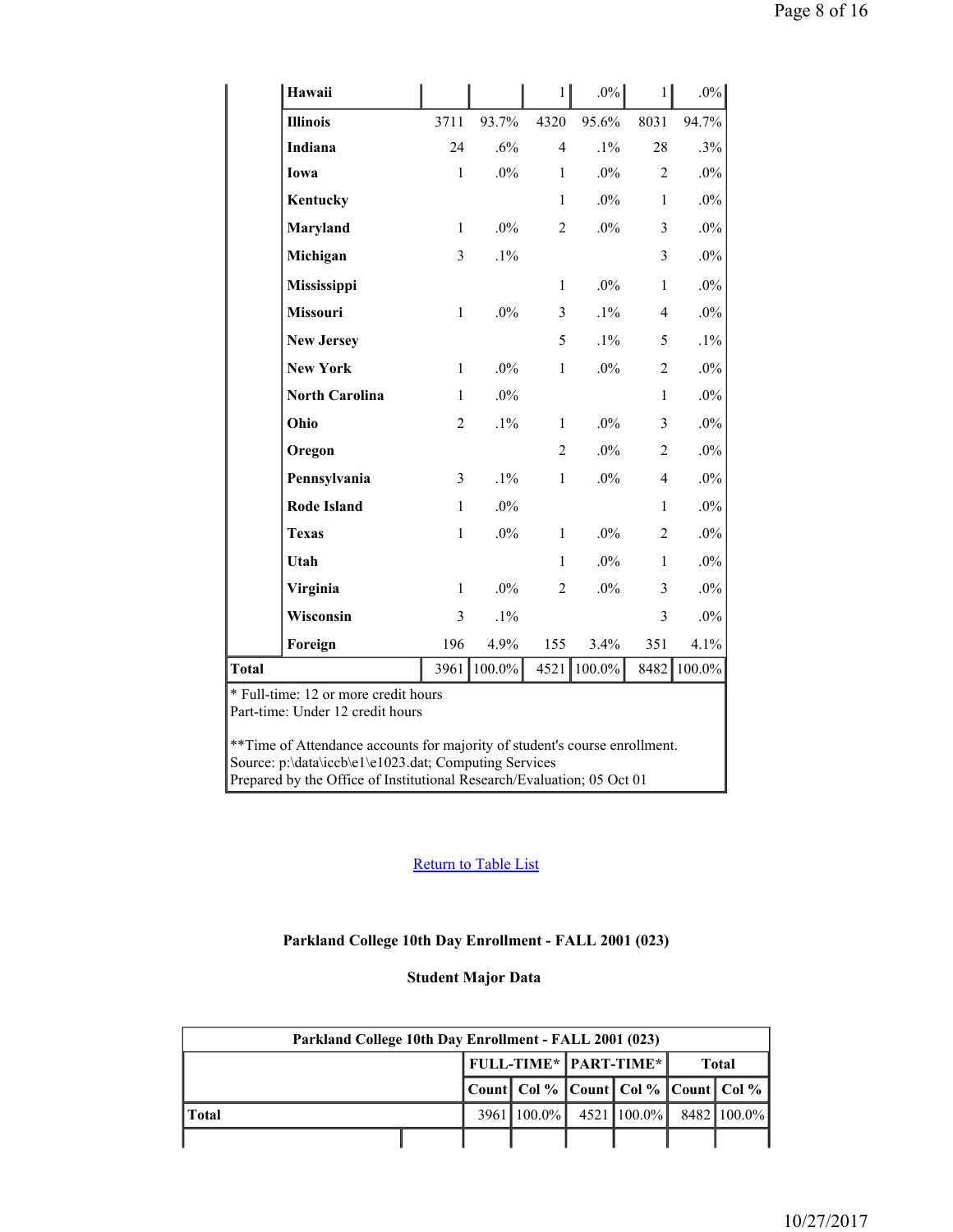| STUDENT MAJOR PROGRAM   B ABG |              | $\overline{2}$          | $.1\%$ | $1\vert$                | $.0\%$ | $3\vert$         | $.0\%$  |  |
|-------------------------------|--------------|-------------------------|--------|-------------------------|--------|------------------|---------|--|
|                               | <b>BABK</b>  | 3                       | $.1\%$ |                         |        | 3                | $.0\%$  |  |
|                               | <b>B</b> ABL | 15                      | .4%    | 10                      | $.2\%$ | 25               | $.3\%$  |  |
|                               | <b>B</b> ABM | 27                      | .7%    | $\overline{\mathbf{3}}$ | $.1\%$ | 30               | .4%     |  |
|                               | <b>B</b> ABR | $\mathbf{1}$            | $.0\%$ | $\mathbf{1}$            | $.0\%$ | $\boldsymbol{2}$ | $.0\%$  |  |
|                               | <b>BABT</b>  | $\overline{c}$          | $.1\%$ |                         |        | $\overline{c}$   | $.0\%$  |  |
|                               | <b>BACC</b>  | 42                      | 1.1%   | 69                      | 1.5%   | 111              | 1.3%    |  |
|                               | <b>B</b> AGB | $\overline{c}$          | $.1\%$ | $\mathbf{1}$            | $.0\%$ | $\mathfrak{Z}$   | $.0\%$  |  |
|                               | <b>B CMS</b> | 13                      | .3%    | 33                      | .7%    | 46               | $.5\%$  |  |
|                               | <b>B</b> CPL | 16                      | .4%    | 18                      | .4%    | 34               | .4%     |  |
|                               | <b>B CPM</b> | 9                       | $.2\%$ | 17                      | .4%    | 26               | .3%     |  |
|                               | <b>B CSM</b> |                         |        | 11                      | $.2\%$ | 11               | $.1\%$  |  |
|                               | <b>B</b> CSS | 5                       | $.1\%$ | 6                       | $.1\%$ | 11               | $.1\%$  |  |
|                               | <b>B</b> EQM | 11                      | .3%    | $\overline{\mathbf{3}}$ | $.1\%$ | 14               | $.2\%$  |  |
|                               | <b>B</b> GIS |                         |        | $\mathbf{1}$            | $.0\%$ | $\mathbf{1}$     | $.0\%$  |  |
|                               | <b>B</b> HIF | $\mathbf{1}$            | $.0\%$ | $\overline{4}$          | $.1\%$ | 5                | $.1\%$  |  |
|                               | <b>BHIH</b>  | 13                      | .3%    | 14                      | $.3\%$ | 27               | $.3\%$  |  |
|                               | <b>B</b> HIM | 3                       | $.1\%$ | $\mathbf{1}$            | $.0\%$ | 4                | $.0\%$  |  |
|                               | <b>BHIR</b>  | 19                      | $.5\%$ | 10                      | $.2\%$ | 29               | .3%     |  |
|                               | <b>B</b> IND | $8\,$                   | $.2\%$ | 5                       | $.1\%$ | 13               | .2%     |  |
|                               | <b>BINT</b>  | $\mathbf{1}$            | $.0\%$ |                         |        | 1                | $.0\%$  |  |
|                               | <b>BIPR</b>  | $\mathbf{1}$            | $.0\%$ | $\mathbf{1}$            | $.0\%$ | $\mathbf{2}$     | $.0\%$  |  |
|                               | <b>B</b> MGT | 57                      | 1.4%   | 94                      | 2.1%   | 151              | $1.8\%$ |  |
|                               | <b>B MKT</b> | 21                      | $.5\%$ | $\boldsymbol{7}$        | $.2\%$ | 28               | $.3\%$  |  |
|                               | <b>BOCA</b>  | $28\,$                  | $.7\%$ | 34                      | $.8\%$ | 62               | .7%     |  |
|                               | <b>BOCI</b>  | 1                       | $.0\%$ | $\overline{c}$          | $.0\%$ | 3                | $.0\%$  |  |
|                               | <b>BOCP</b>  |                         |        | $\overline{4}$          | $.1\%$ | $\overline{4}$   | $.0\%$  |  |
|                               | <b>BOCT</b>  | $\overline{4}$          | $.1\%$ | 4                       | $.1\%$ | 8                | $.1\%$  |  |
|                               | <b>B</b> TRA | $\overline{c}$          | $.1\%$ | 6                       | $.1\%$ | $8\,$            | $.1\%$  |  |
|                               | <b>CTFL</b>  | 6                       | $.2\%$ | $8\,$                   | $.2\%$ | 14               | $.2\%$  |  |
|                               | E ACR        | 11                      | $.3\%$ | 3                       | $.1\%$ | 14               | $.2\%$  |  |
|                               | E AFT        | 17                      | .4%    | $\mathbf{1}$            | $.0\%$ | 18               | $.2\%$  |  |
|                               | E AMT        | $\overline{\mathbf{3}}$ | $.1\%$ | $\overline{2}$          | $.0\%$ | 5                | $.1\%$  |  |
|                               | E AUT        | 21                      | $.5\%$ | 13                      | $.3\%$ | 34               | .4%     |  |
|                               | E BCR        | 7                       | $.2\%$ | 5                       | $.1\%$ | 12               | $.1\%$  |  |
|                               | E BIM        |                         |        | $\mathbf{1}$            | $.0\%$ | 1                | $.0\%$  |  |
|                               | E CDB        | 3                       | $.1\%$ | 6                       | $.1\%$ | 9                | $.1\%$  |  |
|                               | E CDM        | 42                      | 1.1%   | 20                      | .4%    | 62               | $.7\%$  |  |
|                               | E CIV        | 9                       | $.2\%$ | 9                       | $.2\%$ | 18               | $.2\%$  |  |
|                               | E CMD        | 3                       | $.1\%$ | 5                       | $.1\%$ | 8                | $.1\%$  |  |
|                               | <b>E</b> ECS | 14                      | .4%    | 9                       | $.2\%$ | 23               | .3%     |  |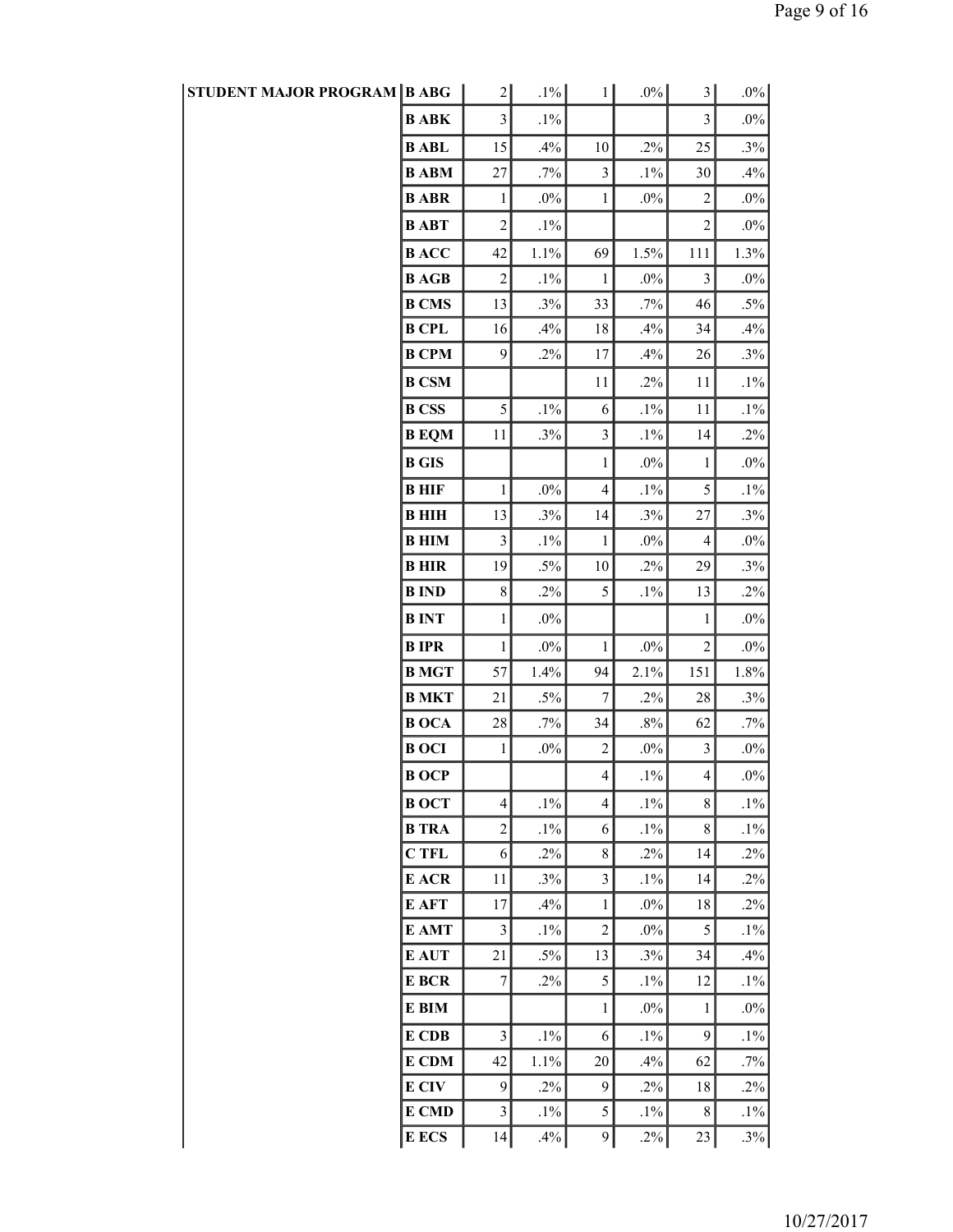| E ELP            | 3              | $.1\%$ | 13             | .3%    | 16                       | $.2\%$ |
|------------------|----------------|--------|----------------|--------|--------------------------|--------|
| <b>E ELT</b>     | 17             | .4%    | 15             | .3%    | 32                       | .4%    |
| E ENO            | 1              | $.0\%$ |                |        | 1                        | $.0\%$ |
| <b>E</b> ENS     | 113            | 2.9%   | 51             | 1.1%   | 164                      | 1.9%   |
| E MFG            | 8              | .2%    | 19             | .4%    | 27                       | .3%    |
| E MFT            | 3              | $.1\%$ | $\overline{4}$ | $.1\%$ | 7                        | $.1\%$ |
| E MPE            | 1              | $.0\%$ | 1              | $.0\%$ | $\overline{c}$           | $.0\%$ |
| <b>E MTM</b>     |                |        | 1              | $.0\%$ | 1                        | $.0\%$ |
| E PET            | 26             | .7%    | $\overline{4}$ | $.1\%$ | 30                       | .4%    |
| <b>E</b> TEL     | $\overline{c}$ | $.1\%$ | 1              | .0%    | 3                        | $.0\%$ |
| F AAD            | 54             | 1.4%   | 27             | .6%    | 81                       | 1.0%   |
| F AAE            | 9              | .2%    | $\overline{4}$ | $.1\%$ | 13                       | .2%    |
| F GDS            | 14             | .4%    | 8              | .2%    | 22                       | .3%    |
| <b>F GDW</b>     | 1              | $.0\%$ |                |        | 1                        | .0%    |
| <b>FMCB</b>      | 26             | .7%    | 9              | .2%    | 35                       | .4%    |
| F MCC            | $\overline{2}$ | $.1\%$ | 5              | $.1\%$ | 7                        | $.1\%$ |
| F MCD            | 11             | .3%    | 35             | $.8\%$ | 46                       | $.5\%$ |
| F MCV            |                |        | $\mathbf{1}$   | $.0\%$ | $\mathbf{1}$             | $.0\%$ |
| F MSE            | 14             | .4%    | $\overline{2}$ | $.0\%$ | 16                       | .2%    |
| <b>F MSP</b>     | 16             | .4%    | 5              | $.1\%$ | 21                       | .2%    |
| G DHG            | 56             | 1.4%   | 11             | $.2\%$ | 67                       | .8%    |
| <b>GEMA</b>      | $\overline{2}$ | $.1\%$ | $\mathbf{1}$   | $.0\%$ | 3                        | $.0\%$ |
| <b>GNAS</b>      | 4              | $.1\%$ | 8              | $.2\%$ | 12                       | $.1\%$ |
| <b>GNUR</b>      | 49             | 1.2%   | 124            | 2.7%   | 173                      | 2.0%   |
| G OTA            | 13             | .3%    | 11             | $.2\%$ | 24                       | .3%    |
| <b>GRTT</b>      | 10             | .3%    | 18             | .4%    | 28                       | .3%    |
| <b>G</b> SLP     |                |        | 4              | $.1\%$ | $\overline{\mathcal{A}}$ | $.0\%$ |
| <b>G</b> SUR     | 18             | $.5\%$ | 7              | $.2\%$ | 25                       | .3%    |
| <b>G VTT</b>     | 49             | 1.2%   | 19             | .4%    | 68                       | $.8\%$ |
| <b>G XRA</b>     | 13             | .3%    | 17             | .4%    | 30                       | .4%    |
| <b>H GAA</b>     | 1298           | 32.8%  | 1621           | 35.9%  | 2919                     | 34.4%  |
| <b>M CGR</b>     | 1              | $.0\%$ |                |        | 1                        | $.0\%$ |
| <b>M CIS</b>     | 3              | $.1\%$ | 3              | $.1\%$ | 6                        | $.1\%$ |
| M CNA            | 29             | .7%    | 52             | 1.2%   | 81                       | 1.0%   |
| <b>M CNT</b>     | 3              | $.1\%$ |                |        | 3                        | $.0\%$ |
| <b>M MSN</b>     | $\overline{c}$ | $.1\%$ |                |        | $\overline{c}$           | .0%    |
| <b>M NET</b>     | $\overline{c}$ | $.1\%$ | 4              | $.1\%$ | 6                        | $.1\%$ |
| M <sub>oos</sub> | 1              | $.0\%$ | $\overline{c}$ | $.0\%$ | 3                        | $.0\%$ |
| <b>M VCG</b>     |                |        | 3              | $.1\%$ | 3                        | $.0\%$ |
| M VGA            | 6              | .2%    | 7              | .2%    | 13                       | $.2\%$ |
|                  |                |        |                |        |                          |        |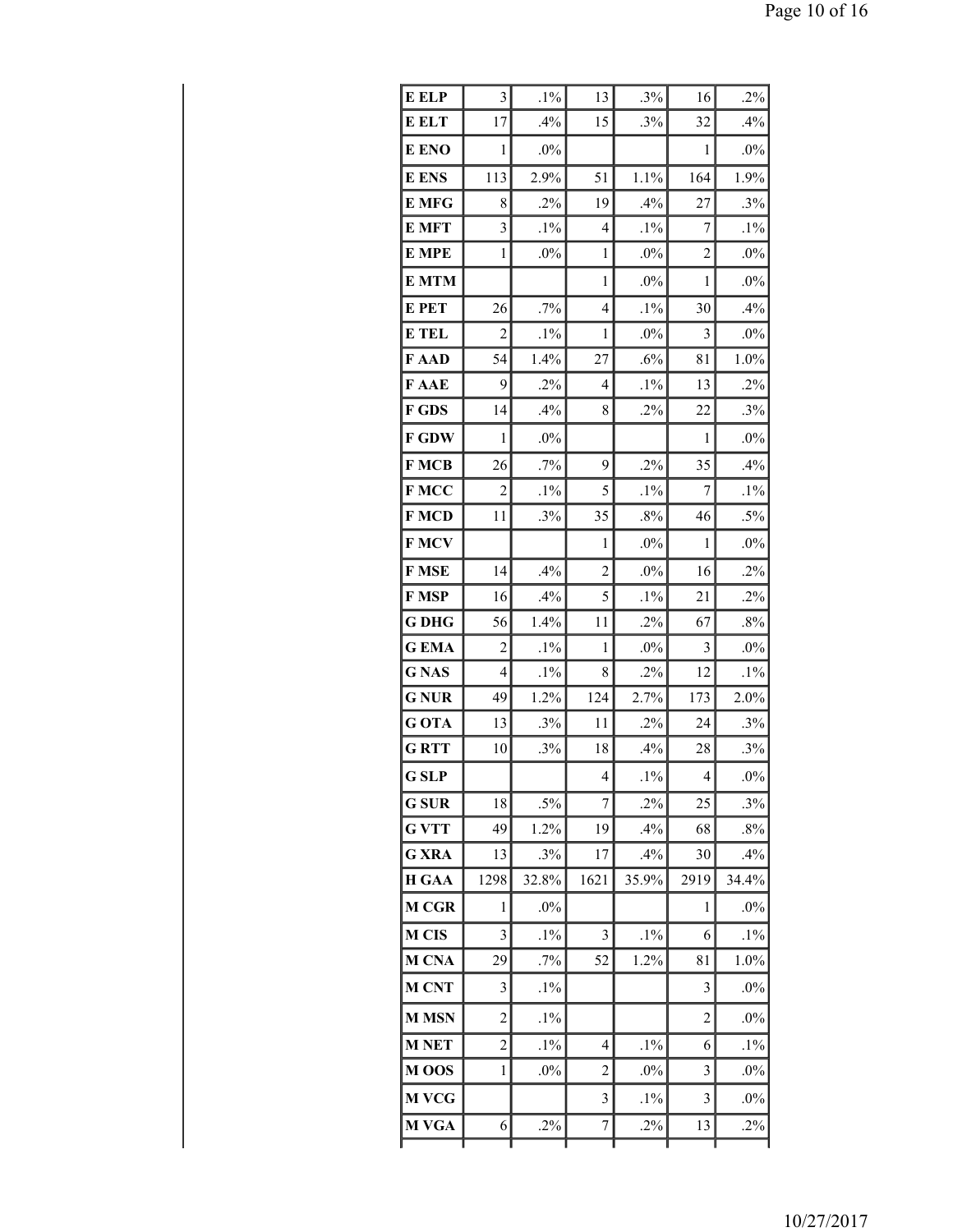| M VGP        | 1              | $.0\%$ | 5              | $.1\%$ | 6              | $.1\%$ |
|--------------|----------------|--------|----------------|--------|----------------|--------|
| <b>M VWP</b> | 3              | $.1\%$ | 4              | $.1\%$ | 7              | $.1\%$ |
| M WSA        | $\overline{c}$ | $.1\%$ | 4              | $.1\%$ | 6              | $.1\%$ |
| <b>M WSD</b> | 9              | .2%    | 15             | .3%    | 24             | .3%    |
| <b>M WSM</b> | 1              | $.0\%$ | 5              | $.1\%$ | 6              | $.1\%$ |
| <b>M WSP</b> | 7              | .2%    | 8              | .2%    | 15             | .2%    |
| N ASG        | 1073           | 27.1%  | 404            | 8.9%   | 1477           | 17.4%  |
| <b>OCCUP</b> | 235            | 5.9%   | 1001           | 22.1%  | 1236           | 14.6%  |
| <b>S CDA</b> |                |        | 8              | $.2\%$ | 8              | $.1\%$ |
| <b>S CHD</b> | 34             | .9%    | 50             | 1.1%   | 84             | 1.0%   |
| <b>S CJS</b> | 58             | 1.5%   | 40             | .9%    | 98             | 1.2%   |
| <b>SFST</b>  | 17             | .4%    | 12             | .3%    | 29             | .3%    |
| <b>SHST</b>  | 19             | $.5\%$ | 34             | $.8\%$ | 53             | .6%    |
| <b>T CGR</b> |                |        | 2              | $.0\%$ | 2              | $.0\%$ |
| <b>T CIS</b> | 3              | $.1\%$ | 7              | .2%    | 10             | $.1\%$ |
| <b>T CMS</b> | 7              | .2%    | 12             | .3%    | 19             | .2%    |
| <b>T CNA</b> | 20             | $.5\%$ | 9              | .2%    | 29             | .3%    |
| <b>T CNT</b> |                |        | 1              | $.0\%$ | 1              | $.0\%$ |
| <b>T CPL</b> | 10             | .3%    | $\overline{4}$ | $.1\%$ | 14             | .2%    |
| <b>T CPM</b> | 5              | $.1\%$ | 6              | $.1\%$ | 11             | $.1\%$ |
| <b>T CSM</b> | 5              | $.1\%$ | 2              | $.0\%$ | 7              | $.1\%$ |
| <b>T CSS</b> | 4              | $.1\%$ | $\overline{c}$ | $.0\%$ | 6              | $.1\%$ |
| <b>T MSN</b> | $\mathbf{1}$   | $.0\%$ |                |        | $\mathbf{1}$   | $.0\%$ |
| <b>T MSO</b> |                |        | 3              | $.1\%$ | 3              | $.0\%$ |
| <b>T NET</b> |                |        | $\overline{c}$ | .0%    | $\overline{c}$ | $.0\%$ |
| T OOS        |                |        | 3              | $.1\%$ | $\mathfrak{Z}$ | $.0\%$ |
| <b>T VGA</b> | 12             | .3%    | 7              | .2%    | 19             | .2%    |
| <b>T VGP</b> | 4              | $.1\%$ | $\overline{c}$ | $.0\%$ | 6              | $.1\%$ |
| <b>T VGW</b> |                |        | $\overline{c}$ | $.0\%$ | $\overline{c}$ | $.0\%$ |
| <b>T WSA</b> | $\overline{c}$ | $.1\%$ |                |        | $\overline{c}$ | $.0\%$ |
| <b>T WSD</b> | 6              | $.2\%$ | 7              | $.2\%$ | 13             | .2%    |
| <b>T WSM</b> |                |        | $\overline{4}$ | $.1\%$ | 4              | $.0\%$ |
| <b>T WSP</b> | 3              | $.1\%$ | 5              | $.1\%$ | 8              | $.1\%$ |
| <b>VOCSK</b> | 1              | $.0\%$ | 144            | 3.2%   | 145            | 1.7%   |
| Y ABB        |                |        | 1              | $.0\%$ | $\mathbf{1}$   | $.0\%$ |
| Y ABI        | $\mathbf{1}$   | $.0\%$ | $\overline{4}$ | $.1\%$ | 5              | $.1\%$ |
| Y ASA        |                |        | 13             | .3%    | 13             | .2%    |
| Y ELB        | 10             | .3%    | 23             | .5%    | 33             | .4%    |
| <b>YELI</b>  |                |        | $\overline{4}$ | $.1\%$ | $\overline{4}$ | $.0\%$ |
| Y GSU        | 85             | 2.1%   | 103            | 2.3%   | 188            | 2.2%   |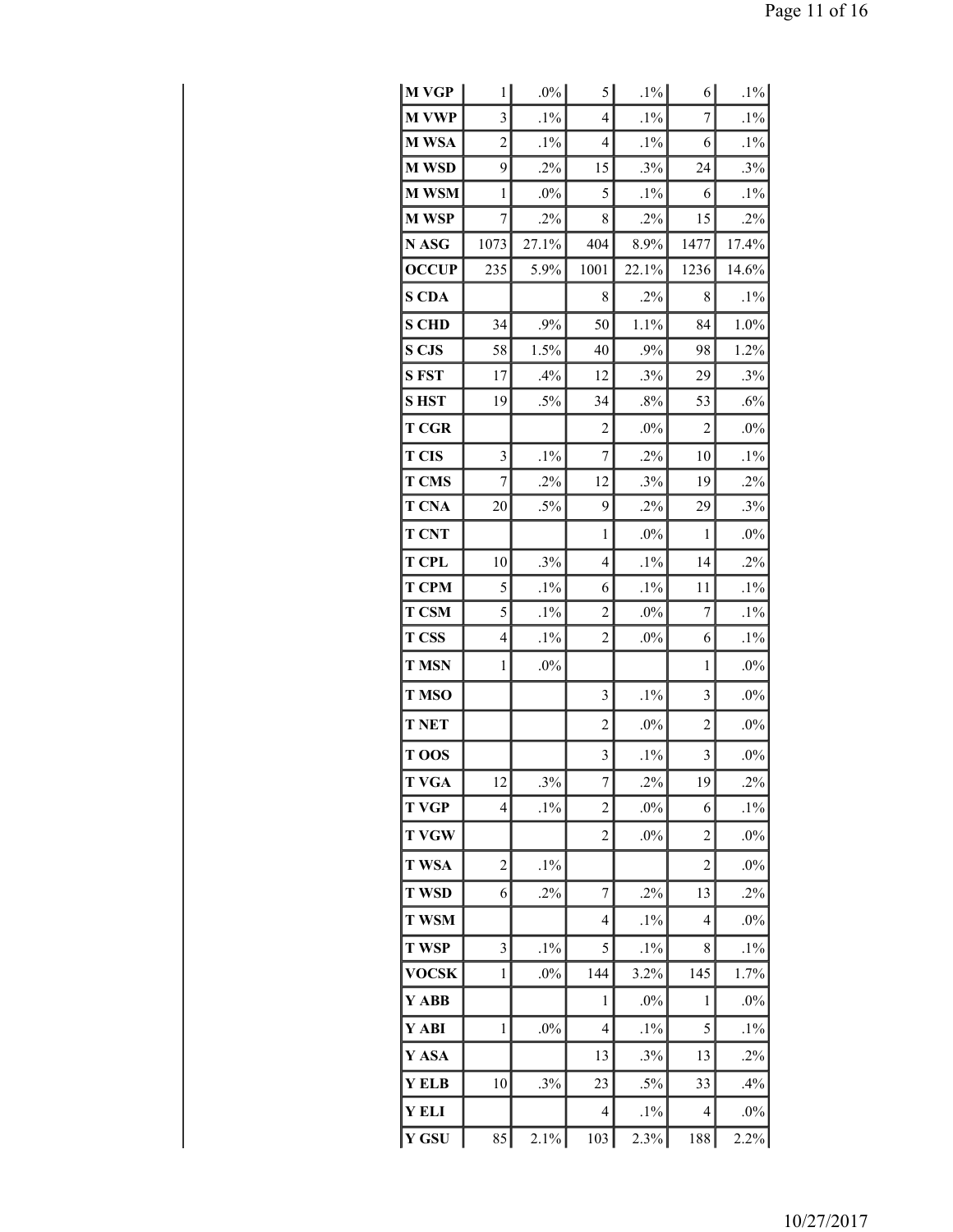|                                                                                                                                                         | 0199                   | $\mathfrak{Z}$                                                                                                                  | $.1\%$  | $\overline{9}$           | .2%    | 12             | $.1\%$  |  |  |  |  |  |
|---------------------------------------------------------------------------------------------------------------------------------------------------------|------------------------|---------------------------------------------------------------------------------------------------------------------------------|---------|--------------------------|--------|----------------|---------|--|--|--|--|--|
|                                                                                                                                                         | 0699                   | 5                                                                                                                               | $.1\%$  | 19                       | .4%    | 24             | .3%     |  |  |  |  |  |
|                                                                                                                                                         | 0799                   | 33                                                                                                                              | $.8\%$  | 556                      | 12.3%  | 589            | 6.9%    |  |  |  |  |  |
|                                                                                                                                                         | 0899                   |                                                                                                                                 |         | $\overline{\mathcal{L}}$ | $.1\%$ | $\overline{4}$ | $.0\%$  |  |  |  |  |  |
|                                                                                                                                                         | 1099                   | $\overline{2}$                                                                                                                  | $.1\%$  | $\mathfrak{Z}$           | $.1\%$ | 5              | $.1\%$  |  |  |  |  |  |
|                                                                                                                                                         | 1599                   | $\sqrt{2}$                                                                                                                      | $.1\%$  | 18                       | .4%    | 20             | .2%     |  |  |  |  |  |
|                                                                                                                                                         | 1600                   | $\mathbf{1}$                                                                                                                    | $.0\%$  | 6                        | $.1\%$ | $\tau$         | $.1\%$  |  |  |  |  |  |
|                                                                                                                                                         | 1607                   |                                                                                                                                 |         | 22                       | $.5\%$ | 22             | .3%     |  |  |  |  |  |
|                                                                                                                                                         | 1609                   |                                                                                                                                 |         | 13                       | .3%    | 13             | .2%     |  |  |  |  |  |
|                                                                                                                                                         | 1614                   |                                                                                                                                 |         | 98                       | 2.2%   | 98             | 1.2%    |  |  |  |  |  |
|                                                                                                                                                         | 1616                   |                                                                                                                                 |         | $\mathfrak s$            | $.1\%$ | $\mathfrak s$  | $.1\%$  |  |  |  |  |  |
|                                                                                                                                                         | 1799                   | 177                                                                                                                             | 4.5%    | 253                      | 5.6%   | 430            | 5.1%    |  |  |  |  |  |
|                                                                                                                                                         | 2001                   | $\mathbf{1}$                                                                                                                    | $.0\%$  | 32                       | .7%    | 33             | .4%     |  |  |  |  |  |
| <b>DEGREE TYPE</b>                                                                                                                                      | 2101                   | $\overline{c}$                                                                                                                  | $.1\%$  | 16                       | .4%    | 18             | $.2\%$  |  |  |  |  |  |
|                                                                                                                                                         | 4399                   | $\mathfrak{Z}$                                                                                                                  | $.1\%$  | $\mathbf 1$              | $.0\%$ | $\overline{4}$ | $.0\%$  |  |  |  |  |  |
|                                                                                                                                                         | 4499                   | $\sqrt{2}$                                                                                                                      | $.1\%$  | 12                       | .3%    | 14             | .2%     |  |  |  |  |  |
|                                                                                                                                                         | 4699                   | $\mathbf{1}$                                                                                                                    | $.0\%$  | $\mathfrak{Z}$           | $.1\%$ | $\overline{4}$ | $.0\%$  |  |  |  |  |  |
|                                                                                                                                                         | 4799                   | 4                                                                                                                               | $.1\%$  | 60                       | 1.3%   | 64             | $.8\%$  |  |  |  |  |  |
|                                                                                                                                                         | 4899                   |                                                                                                                                 |         | 15                       | .3%    | 15             | .2%     |  |  |  |  |  |
|                                                                                                                                                         | ${\bf AA}$             | 1129                                                                                                                            | 28.5%   | 460                      | 10.2%  | 1589           | 18.7%   |  |  |  |  |  |
|                                                                                                                                                         | AAS                    | 893                                                                                                                             | 22.5%   | 880                      | 19.5%  | 1773           | 20.9%   |  |  |  |  |  |
|                                                                                                                                                         | <b>AES</b>             | 113                                                                                                                             | 2.9%    | 51                       | 1.1%   | 164            | 1.9%    |  |  |  |  |  |
|                                                                                                                                                         | <b>AFA</b>             | 93                                                                                                                              | 2.3%    | 38                       | .8%    | 131            | 1.5%    |  |  |  |  |  |
|                                                                                                                                                         | <b>AGS</b>             | 85                                                                                                                              | 2.1%    | 103                      | 2.3%   | 188            | 2.2%    |  |  |  |  |  |
|                                                                                                                                                         | $\mathbf{A}\mathbf{S}$ | 1073                                                                                                                            | 27.1%   | 404                      | 8.9%   | 1477           | 17.4%   |  |  |  |  |  |
|                                                                                                                                                         | <b>CE</b>              | 180                                                                                                                             | 4.5%    | 1206                     | 26.7%  | 1386           | 16.3%   |  |  |  |  |  |
|                                                                                                                                                         | CER                    | 159                                                                                                                             | $4.0\%$ | 234                      | 5.2%   | 393            | $4.6\%$ |  |  |  |  |  |
| Total                                                                                                                                                   |                        | 3961                                                                                                                            | 100.0%  | 4521                     | 100.0% | 8482           | 100.0%  |  |  |  |  |  |
| * Full-time: 12 or more credit hours<br>Part-time: Under 12 credit hours<br>** Time of Attendance accounts for majority of student's course enrollment. |                        |                                                                                                                                 |         |                          |        |                |         |  |  |  |  |  |
|                                                                                                                                                         |                        | Source: p:\data\iccb\e1\e1023.dat; Computing Services<br>Prepared by the Office of Institutional Research/Evaluation; 05 Oct 01 |         |                          |        |                |         |  |  |  |  |  |

**Return to Table List** 

**Parkland College 10th Day Enrollment - FALL 2001 (023)**

**Previous Institutions Attended Data**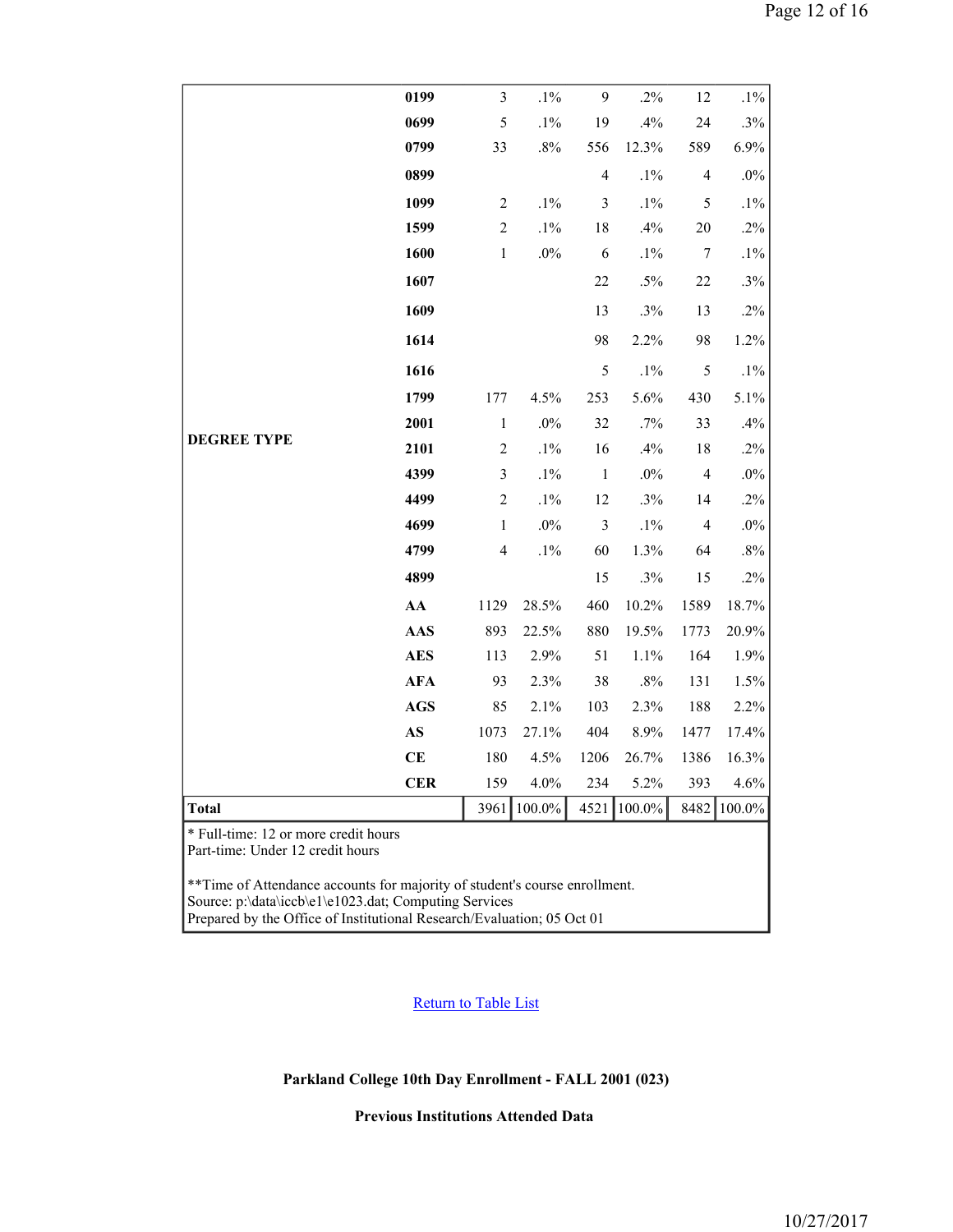|                                   | Parkland College 10th Day Enrollment - FALL 2001 (023) |                |                   |                |            |                         |           |  |  |
|-----------------------------------|--------------------------------------------------------|----------------|-------------------|----------------|------------|-------------------------|-----------|--|--|
|                                   |                                                        |                | <b>FULL-TIME*</b> |                | PART-TIME* | <b>Total</b>            |           |  |  |
|                                   |                                                        | Count          | Col $%$           | Count          | Col %      | Count                   | Col %     |  |  |
| <b>Total</b>                      |                                                        | 569            | 100.0%            | 721            | $100.0\%$  | 1290                    | $100.0\%$ |  |  |
| <b>INSTITUTION</b><br><b>NAME</b> | <b>Augustana College</b>                               | $\overline{2}$ | .4%               | 1              | $.1\%$     | 3                       | $.2\%$    |  |  |
|                                   | <b>Aurora University</b>                               |                |                   | 1              | $.1\%$     | 1                       | $.1\%$    |  |  |
|                                   | <b>Belleville Area College</b>                         | 1              | $.2\%$            | $\overline{c}$ | .3%        | 3                       | $.2\%$    |  |  |
|                                   | <b>Black Hawk College-Quad Cities</b>                  | 1              | $.2\%$            | $\overline{2}$ | .3%        | $\overline{\mathbf{3}}$ | $.2\%$    |  |  |
|                                   | <b>Blackburn College</b>                               |                |                   | $\overline{c}$ | .3%        | $\overline{c}$          | $.2\%$    |  |  |
|                                   | <b>Bradley University</b>                              | $\mathbf{1}$   | .2%               | $\overline{c}$ | .3%        | $\overline{3}$          | $.2\%$    |  |  |
|                                   | <b>Carl Sandburg College</b>                           | $\mathfrak{Z}$ | $.5\%$            | $\overline{c}$ | .3%        | 5                       | .4%       |  |  |
|                                   | <b>Chicago State University</b>                        | $\sqrt{2}$     | .4%               | $\mathbf{1}$   | $.1\%$     | $\overline{\mathbf{3}}$ | $.2\%$    |  |  |
|                                   | <b>College of DuPage</b>                               | 9              | 1.6%              | $\overline{4}$ | .6%        | 13                      | 1.0%      |  |  |
|                                   | <b>College of Lake County</b>                          | $8\,$          | 1.4%              | 5              | .7%        | 13                      | 1.0%      |  |  |
|                                   | <b>Columbia College</b>                                | $\sqrt{2}$     | .4%               | $\mathbf{1}$   | $.1\%$     | 3                       | $.2\%$    |  |  |
|                                   | <b>Concordia College</b>                               | 1              | $.2\%$            |                |            | 1                       | $.1\%$    |  |  |
|                                   | Danville Area Comm. College                            | 13             | 2.3%              | 18             | 2.5%       | 31                      | 2.4%      |  |  |
|                                   | DeVry Institute of Technology - Chicago                |                |                   | 1              | $.1\%$     | 1                       | $.1\%$    |  |  |
|                                   | <b>Eastern Illinois University</b>                     | 13             | 2.3%              | 18             | 2.5%       | 31                      | 2.4%      |  |  |
|                                   | <b>Elgin Community College</b>                         |                |                   | 2              | .3%        | $\overline{c}$          | $.2\%$    |  |  |
|                                   | <b>Greenville College</b>                              | 1              | $.2\%$            |                |            | 1                       | $.1\%$    |  |  |
|                                   | <b>Harold Washington College (Loop College)</b>        | 3              | $.5\%$            | 1              | $.1\%$     | 4                       | .3%       |  |  |
|                                   | <b>Highland Community College</b>                      | $\overline{c}$ | .4%               | $\mathbf{1}$   | $.1\%$     | $\overline{\mathbf{3}}$ | $.2\%$    |  |  |
|                                   | <b>Illinois Benedictine College</b>                    | 1              | $.2\%$            |                |            | 1                       | $.1\%$    |  |  |
|                                   | <b>Illinois Central College</b>                        | $8\,$          | 1.4%              | $\overline{2}$ | .3%        | 10                      | $.8\%$    |  |  |
|                                   | <b>Illinois Eastern Comm. Colleges</b>                 | 3              | $.5\%$            |                |            | 3                       | $.2\%$    |  |  |
|                                   | <b>Illinois State University</b>                       | 18             | 3.2%              | 14             | 1.9%       | 32                      | 2.5%      |  |  |
|                                   | <b>Illinois Valley Comm. College</b>                   | 10             | 1.8%              | 6              | $.8\%$     | 16                      | 1.2%      |  |  |
|                                   | <b>Illinois Wesleyan University</b>                    | 3              | $.5\%$            |                |            | 3                       | $.2\%$    |  |  |
|                                   | John A. Logan College                                  | 4              | $.7\%$            | $\overline{4}$ | $.6\%$     | 8                       | $.6\%$    |  |  |
|                                   | <b>John Wood Community College</b>                     | 1              | $.2\%$            | $\mathbf{1}$   | $.1\%$     | $\overline{c}$          | $.2\%$    |  |  |
|                                   | <b>Joliet Junior College</b>                           | $8\,$          | 1.4%              | 3              | .4%        | 11                      | .9%       |  |  |
|                                   | <b>Judson College</b>                                  | $\overline{2}$ | .4%               |                |            | $\overline{c}$          | $.2\%$    |  |  |
|                                   | <b>Kankakee Community College</b>                      | 15             | 2.6%              | $8\,$          | 1.1%       | 23                      | 1.8%      |  |  |
|                                   | Kaskaskia College                                      | $\mathfrak{Z}$ | $.5\%$            | 1              | $.1\%$     | 4                       | $.3\%$    |  |  |
|                                   | <b>Kishwaukee College</b>                              | 3              | $.5\%$            |                |            | 3                       | $.2\%$    |  |  |
|                                   | <b>Knox College</b>                                    |                |                   | $\overline{c}$ | .3%        | $\overline{c}$          | $.2\%$    |  |  |
|                                   | <b>Lake Land College</b>                               | 18             | 3.2%              | 13             | 1.8%       | 31                      | 2.4%      |  |  |
|                                   | Lewis & Clark Community College                        | 4              | $.7\%$            | 1              | $.1\%$     | 5                       | $.4\%$    |  |  |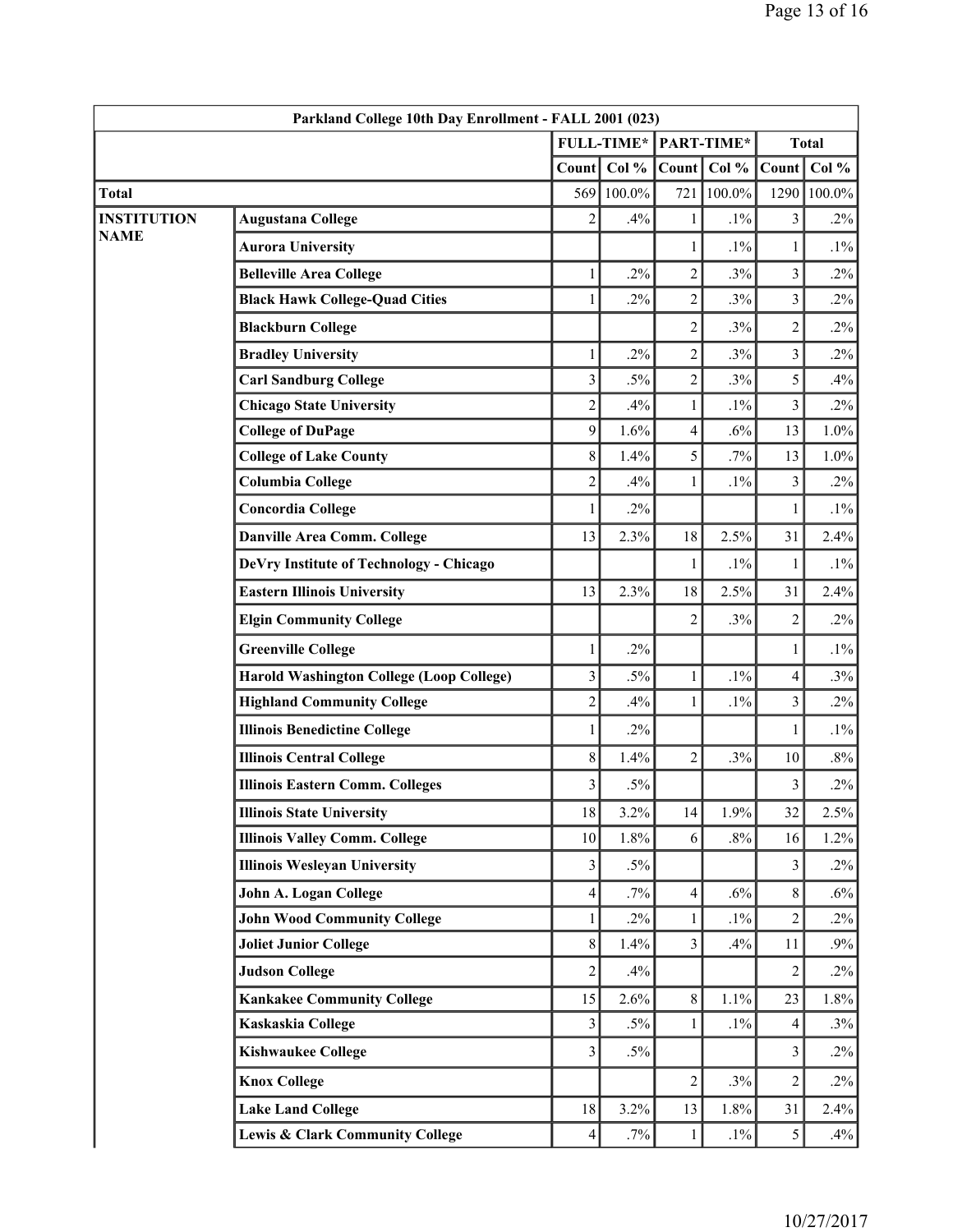| $\overline{c}$ | .4%    | $\overline{2}$ | .3%    | $\overline{4}$ | .3%                     |
|----------------|--------|----------------|--------|----------------|-------------------------|
| 5              | .9%    | 4              | .6%    | 9              | $.7\%$                  |
|                |        | 3              | .4%    | $\overline{3}$ | $.2\%$                  |
| 1              | $.2\%$ | 1              | $.1\%$ | $\overline{c}$ | $.2\%$                  |
| 1              | $.2\%$ | $\mathbf{1}$   | $.1\%$ | $\overline{2}$ | $.2\%$                  |
|                |        | $\mathbf{1}$   | $.1\%$ | 1              | $.1\%$                  |
| 6              | 1.1%   | $\mathbf{1}$   | $.1\%$ | 7              | $.5\%$                  |
| 1              | $.2\%$ |                |        | 1              | $.1\%$                  |
| 1              | $.2\%$ | 5              | $.7\%$ | 6              | $.5\%$                  |
| 1              | $.2\%$ | $\overline{2}$ | $.3\%$ | 3              | $.2\%$                  |
| 4              | $.7\%$ | $\overline{3}$ | .4%    | 7              | $.5\%$                  |
|                |        | 1              | $.1\%$ | 1              | $.1\%$                  |
| 1              | $.2\%$ |                |        | 1              | $.1\%$                  |
| 1              | $.2\%$ |                |        | 1              | $.1\%$                  |
|                |        | 1              | $.1\%$ | 1              | $.1\%$                  |
| 5              | .9%    | $\overline{3}$ | .4%    | 8              | .6%                     |
|                |        | 1              | $.1\%$ | 1              | $.1\%$                  |
| 6              | 1.1%   | 1              | $.1\%$ | 7              | $.5\%$                  |
| 3              | $.5\%$ | $\mathbf{1}$   | $.1\%$ | $\overline{4}$ | $.3\%$                  |
|                |        | 4              | .6%    | $\overline{4}$ | .3%                     |
| $\overline{2}$ | .4%    | 1              | $.1\%$ | 3              | $.2\%$                  |
| $\overline{c}$ | .4%    |                |        | 2              | $.2\%$                  |
| 1              | $.2\%$ | $\mathbf{1}$   | $.1\%$ | $\overline{2}$ | $.2\%$                  |
| 3              | $.5\%$ | $\mathbf{1}$   | $.1\%$ | $\overline{4}$ | .3%                     |
| 3              | $.5\%$ | $\mathbf{1}$   | $.1\%$ | $\overline{4}$ | .3%                     |
| 7              | 1.2%   | 6              | $.8\%$ | 13             | 1.0%                    |
| 1              | $.2\%$ | 1              | $.1\%$ | $\overline{c}$ | $.2\%$                  |
| 7              | 1.2%   | $\mathbf{1}$   | $.1\%$ |                | $.6\%$                  |
| 1              |        | 1              | $.1\%$ |                | $.2\%$                  |
| 1              | $.2\%$ |                |        | 1              | $.1\%$                  |
| 10             | 1.8%   | 17             | 2.4%   | 27             | 2.1%                    |
| 1              | $.2\%$ | 7              | 1.0%   | 8              | $.6\%$                  |
|                |        | 1              | $.1\%$ | 1              | $.1\%$                  |
| 1              | $.2\%$ | $\overline{2}$ | .3%    | 3              | $.2\%$                  |
|                |        | 1              | $.1\%$ | 1              | $.1\%$                  |
|                |        | 1              | $.1\%$ | 1              | $.1\%$                  |
| $\overline{c}$ | .4%    | $\mathbf{1}$   | $.1\%$ | 3              | $.2\%$                  |
| 3              | $.5\%$ | 5              | $.7\%$ | $8\,$          | $.6\%$                  |
| 1              | $.2\%$ | 1              | $.1\%$ | $\overline{2}$ | $.2\%$                  |
|                |        | $.2\%$         |        |                | $8\,$<br>$\overline{c}$ |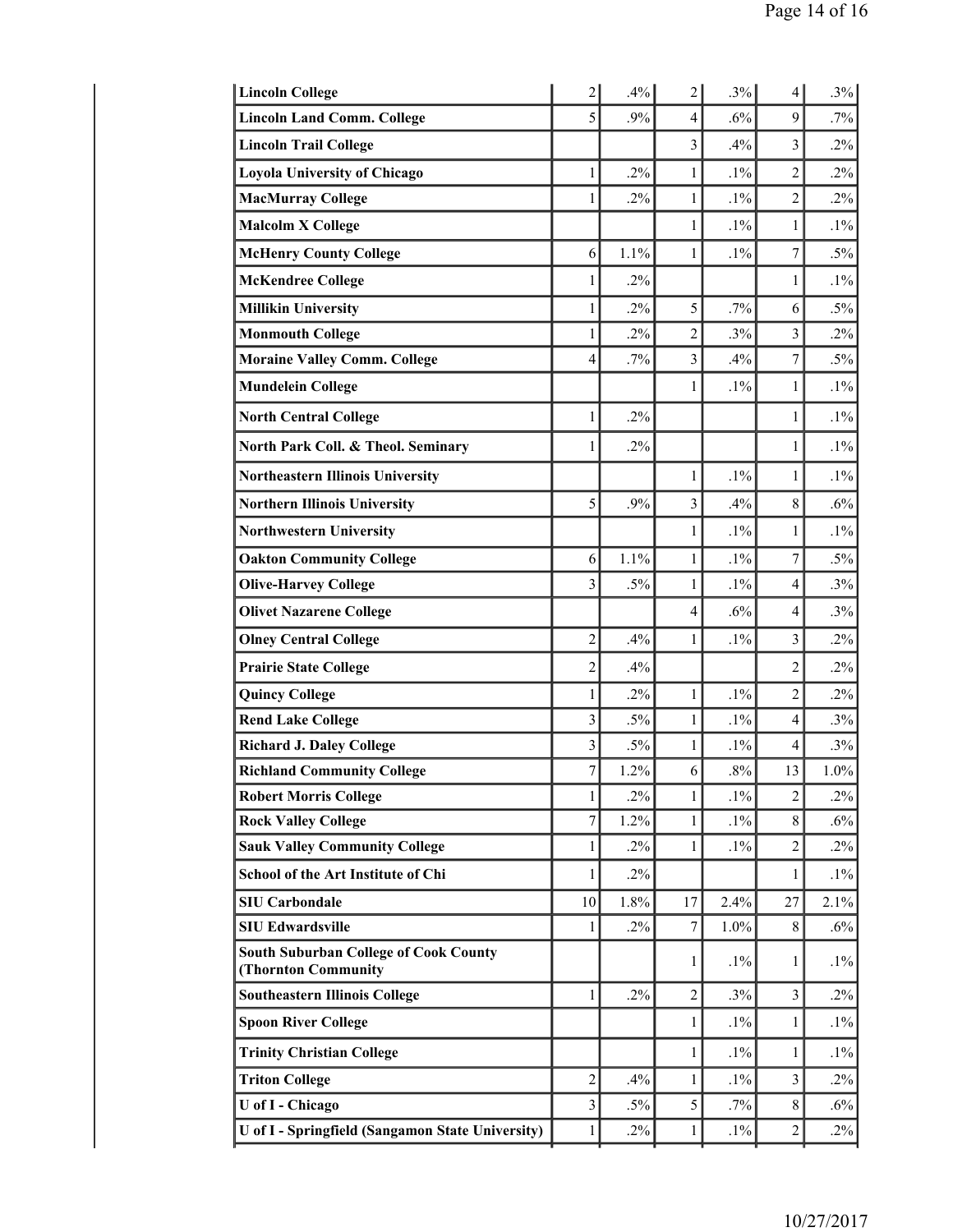|                                   | U of I - Urbana                      | 130 | 22.8%   | 293          | $40.6\%$ | 423          | 32.8%   |
|-----------------------------------|--------------------------------------|-----|---------|--------------|----------|--------------|---------|
|                                   | <b>Wabash Valley College</b>         |     |         | 3            | $.4\%$   | 3            | $.2\%$  |
|                                   | <b>Waubonsee Community College</b>   | 2   | $.4\%$  | $\mathbf{1}$ | $.1\%$   | 3            | $.2\%$  |
|                                   | <b>Western Illinois University</b>   | 4   | $.7\%$  | 4            | $.6\%$   | 8            | $.6\%$  |
|                                   | <b>Wheaton College</b>               | 1   | $.2\%$  |              |          | $\mathbf{1}$ | $.1\%$  |
|                                   | <b>Wilbur Wright College</b>         | 1   | $.2\%$  |              |          | $\mathbf{1}$ | $.1\%$  |
|                                   | <b>William Rainey Harper College</b> | 7   | $1.2\%$ | 2            | $.3\%$   | 9            | $.7\%$  |
|                                   | <b>Out of State Institution</b>      | 177 | 31.1%   | 215          | 29.8%    | 392          | 30.4%   |
|                                   | <b>Unknown Institution Type</b>      | 177 | 31.1%   | 215          | 29.8%    | 392          | 30.4%   |
|                                   | <b>Private Junior Colleges</b>       | 3   | $.5\%$  | 3            | $.4\%$   | 6            | $.5\%$  |
| <b>INSTITUTION</b><br><b>TYPE</b> | <b>Private Universities/Co</b>       | 23  | $4.0\%$ | 27           | 3.7%     | 50           | $3.9\%$ |
|                                   | <b>Public Community Colleg</b>       | 179 | 31.5%   | 112          | 15.5%    | 291          | 22.6%   |
|                                   | <b>Public Universities</b>           | 187 | 32.9%   | 364          | 50.5%    | 551          | 42.7%   |
| <b>Total</b>                      |                                      | 569 | 100.0%  | 721          | 100.0%   | 1290         | 100.0%  |

\* Full-time: 12 or more credit hours Part-time: Under 12 credit hours

\*\*Time of Attendance accounts for majority of student's course enrollment. Source: p:\data\iccb\e1\e1023.dat; Computing Services Prepared by the Office of Institutional Research/Evaluation; 08 Oct 01

# **Return to Table List**

#### **Parkland College 10th Day Enrollment - FALL 2001 (023)**

## **Credit Hour Data**

| Parkland College 10th Day Enrollment - FALL 2001 (023)                                                                          |        |       |                                  |       |  |  |  |  |  |  |  |
|---------------------------------------------------------------------------------------------------------------------------------|--------|-------|----------------------------------|-------|--|--|--|--|--|--|--|
|                                                                                                                                 |        |       | <b>FULL-TIME*   PART-TIME*  </b> | Total |  |  |  |  |  |  |  |
|                                                                                                                                 | Min    | 12.00 | .50                              | .50   |  |  |  |  |  |  |  |
| <b>CREDIT HOURS ENROLLED</b>                                                                                                    | Max    | 23.00 | 11.00                            | 23.00 |  |  |  |  |  |  |  |
|                                                                                                                                 | Mode   | 12.00 | 3.00                             | 3.00  |  |  |  |  |  |  |  |
|                                                                                                                                 | Aveage | 13.90 | 5.23                             | 9.27  |  |  |  |  |  |  |  |
|                                                                                                                                 | Min    | 1957  | 1954                             | 1954  |  |  |  |  |  |  |  |
| <b>HS/GED Completion Year</b>                                                                                                   | Max    | 2001  | 2001                             | 2001  |  |  |  |  |  |  |  |
|                                                                                                                                 | Mode   | 2001  | 1999                             | 2001  |  |  |  |  |  |  |  |
| * Full-time: 12 or more credit hours<br>Part-time: Under 12 credit hours                                                        |        |       |                                  |       |  |  |  |  |  |  |  |
| Source: p:\data\iccb\e1\e1023.dat; Computing Services<br>Prepared by the Office of Institutional Research/Evaluation; 05 Oct 01 |        |       |                                  |       |  |  |  |  |  |  |  |